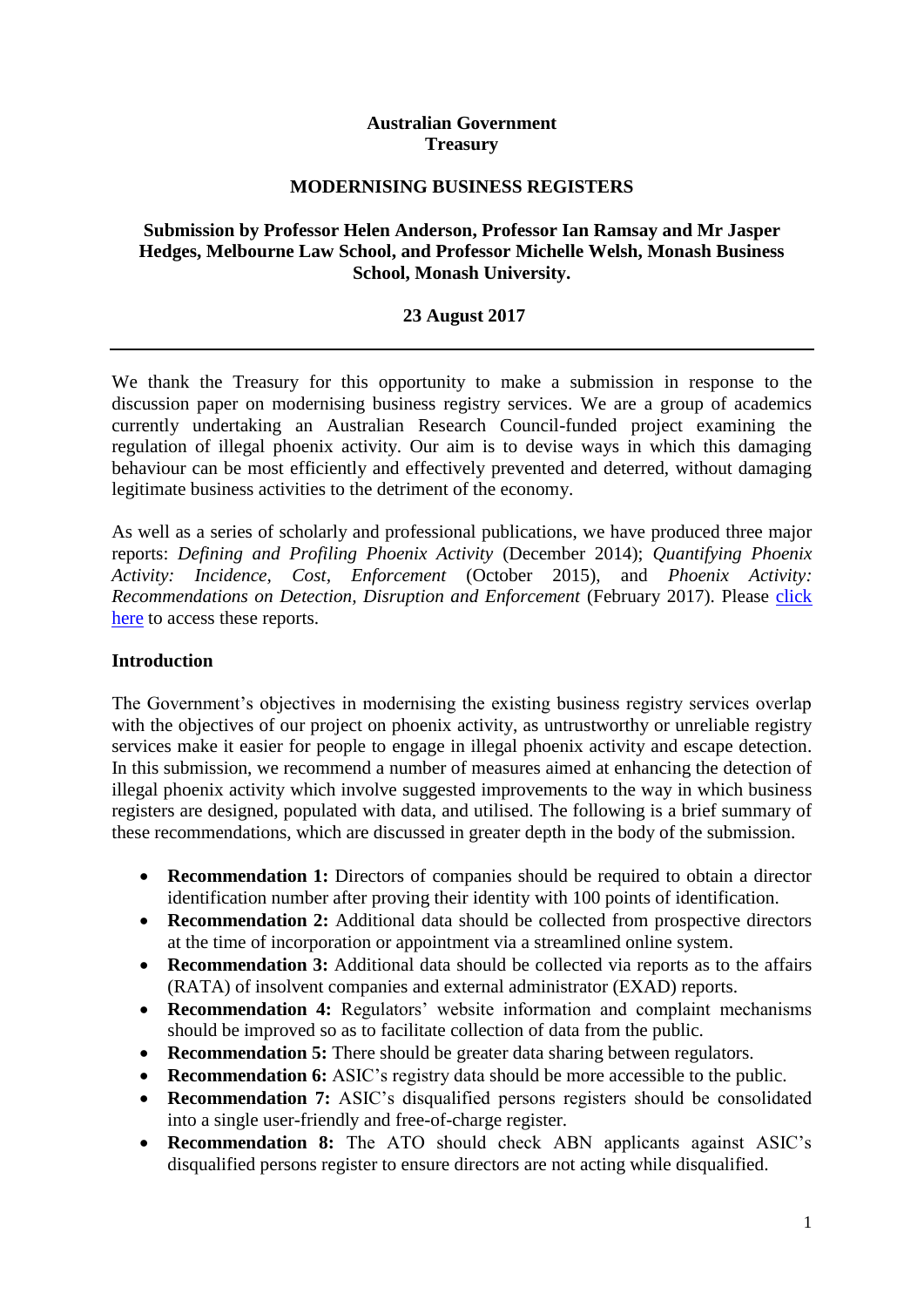## **Background on phoenix activity**

The concept of phoenix activity broadly centres on the idea of a corporate failure ('Oldco') and a second company ('Newco'), often newly incorporated, arising from the ashes of its failed predecessor where the second company's controllers and business are essentially the same. Phoenix activity can be legal as well as illegal. Legal phoenix activity covers situations where the previous controllers start another similar business, using a new company when their earlier company fails, usually in order to rescue its business. Illegal phoenix activity involves similar activities, but the intention is to exploit the corporate form to the detriment of unsecured creditors, including employees and tax authorities. The illegality is generally as a result of a breach of directors' duties in failing to act properly in respect of the failed company and its creditors.

## **Recommendation 1: Require directors to obtain a Director Identification Number**

All existing and new directors should be required to have a director identification number (DIN) that would allow ASIC and other regulators such as the ATO to track repeat players accurately. Repeat players might try to conceal their later directorships under the guise of a dummy director – an obliging relative perhaps – or a fictitious character, or their own name misspelt or a false date of birth. At present, the registration of an Australian company simply requires the name, address, and date and place of birth of each proposed officeholder.<sup>1</sup> ASIC's incorporation form<sup>2</sup> does not ask for the prior corporate history of a new company's proposed directors, and no supporting evidence about the identity of the proposed directors is required. ASIC does not independently verify the information provided to it.

The limitations of the existing company registration requirements could be overcome through the relatively simple and cheap process of requiring directors to establish their own identity via 100 points of identity proof, which would accord with the well-accepted and uncontroversial practice for opening bank accounts and obtaining passports. Directors would then be allocated a unique DIN, which would enable tracking of company directors who have been involved in multiple corporate failures and who may be likely to engage in illegal phoenix activity. This would allow regulators to know that Frank Nadinic, Frane Nadinic and Frank Nadimic are the same person.<sup>3</sup>

<span id="page-1-1"></span><span id="page-1-0"></span>Accurate identity information assists regulators in locating and monitoring those individuals against whom enforcement action might be taken.<sup>4</sup> This sort of identification, done solely based on names and dates of birth and their variants, and in the absence of a unique number, is expensive and extremely time-consuming. A unique DIN, on the other hand, clearly differentiates people and makes them easy to identify. A computer prompt could tell ASIC that a person's DIN has been used for the directorships of dozens of companies that the person is unlikely to be managing or supervising in compliance with their legal obligations.<sup>5</sup> The DIN would also assist other regulators to perform their functions better. For example, the

 $\overline{\phantom{a}}$ 

<sup>1</sup> *Corporations Act 2001* (Cth) s 117(2) ('*Corporations Act*').

<sup>&</sup>lt;sup>2</sup> ASIC, *Form 201: Application for Registration as an Australian Company* (11 December 2012, last updated 1 July 2014); *Corporations Act* s 117(4).

<sup>3</sup> This true example was cited in Senate Economics References Committee, Parliament of Australia, *'I just want to be paid': Insolvency in the Australian Construction Industry* (2015) [12.31] ('*Construction Insolvency Report*'). Mr Nadinic acknowledged registering 32 to 33 companies under these names.

<sup>4</sup> Productivity Commission, Productivity Commission, *Business Set-up, Transfer and Closure*, Report No 75 (2015) 423, 425 ('*Business Set-up Report*').

<sup>5</sup> For example, their duties as directors under *Corporations Act* pt 2D.1.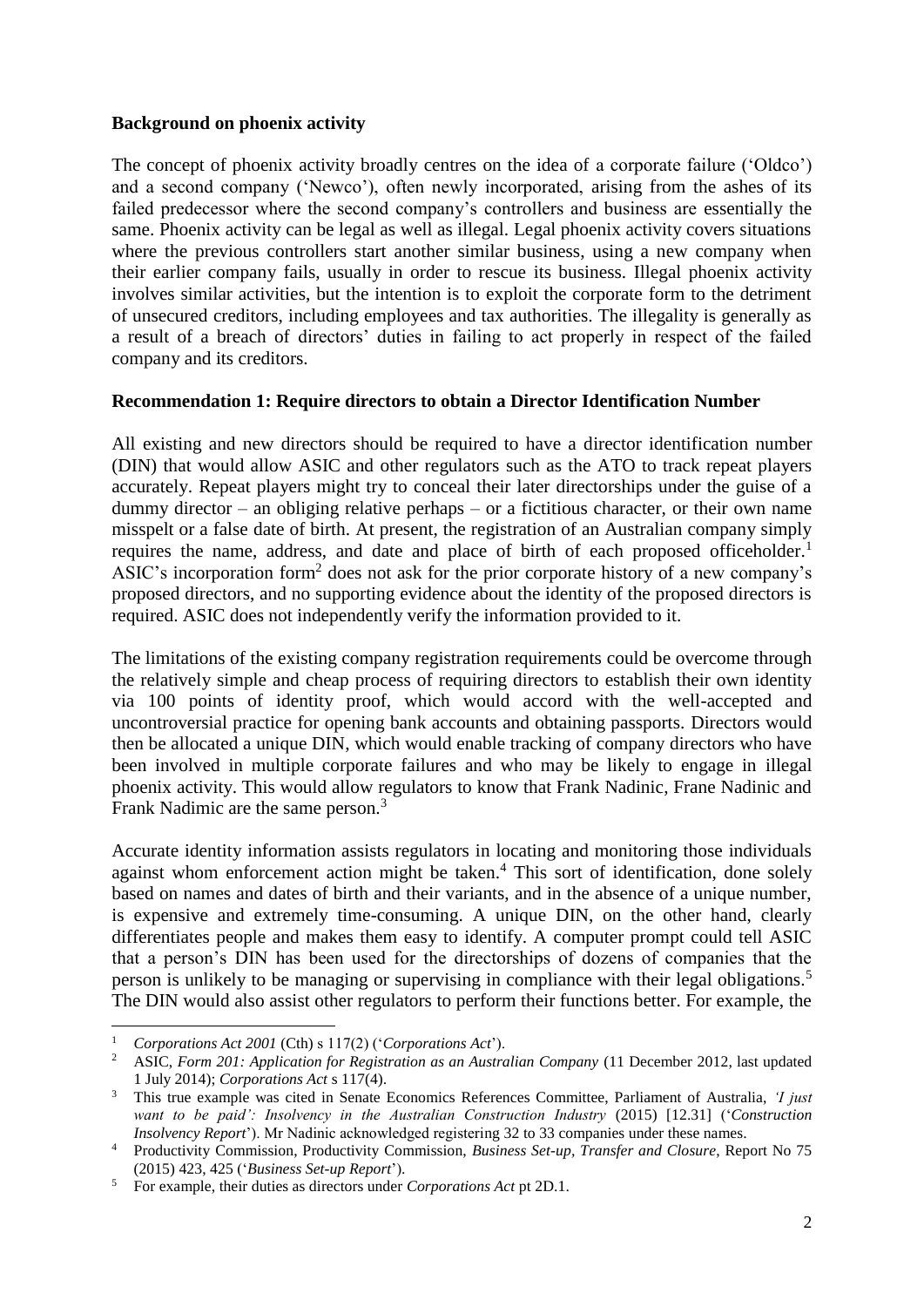DIN could alert the ATO to potential wrongdoing where an elderly person with no assessable income is the director of numerous companies.<sup>6</sup> The advantages of a DIN are obvious for agencies such as the Australian Criminal Intelligence Commission and the Australian Federal Police, who are seeking to identify and monitor those associated with organised crime<sup>7</sup> and complex illegal phoenix activity. $8$  The DIN would also be of benefit to businesses, as the additional transparency would assist in restoring fair competition and trust to the business sector.

The DIN should be widely circulated. For example, employees should be provided with the DIN of the directors running the employer company on commencement of employment, in the same way that they are provided with the National Employment Standards. Potential creditors should either be provided with the DINs of the company's directors on quotes or other paperwork, or they should be directed towards a company website that contains this information. A duty could be imposed on directors to keep it current.

It is important to note that our DIN recommendation is separate from the debate about revealing, or concealing, the director's home address and date of birth. It has been suggested that this facilitates identity theft.<sup>9</sup> We pass no opinion on whether the current process whereby directors' home addresses are available publicly if a fee is paid should be maintained or not. In that regard, we note that the Irish *Companies Act 2014* has changed address disclosure requirements to enable an officer in specified circumstances to request that their residential address not be shown on the register of companies.<sup>10</sup>

<span id="page-2-0"></span>In the event that the recommendation of a DIN is adopted, it must be adequately resourced. ASIC is in favour of checking the identity of directors,<sup>11</sup> and broadly supported the idea before the Productivity Commission,<sup>12</sup> but it has reservations about the cost and logistics of implementation.<sup>13</sup> Some or all of the costs associated with the implementation of this recommendation could be ameliorated if the DIN were introduced as a user pays system. Directors registering for the DIN for the first time could be required to pay a one-off fee to cover or subsidise the cost of the service. The federal opposition has adopted the DIN as one

 $6\,$ <sup>6</sup> See, eg, Australian Broadcasting Corporation ('ABC'), 'Unwitting Clients Signed up as Directors to Failing Businesses', *7.30 Report*, 17 October 2016 (Dan Oakes). The Australian Taxation Office ('ATO') does obtain identity information from 'associates' – those seeking an Australian business number ('ABN') for a company – but this information is not linked to any other company that those associates own or control.

<sup>7</sup> See, eg, Australian Crime Commission, *Organised Crime in Australia* (May 2015) 8, 25–6, 65–6.

<sup>8</sup> In addition to combatting organised crime and illegal phoenix activity, the DIN would assist in disrupting other forms of financial and corporate misconduct, like the notorious series of alleged incidents involving Mr Philip Whiteman: see Dan Oakes and Sam Clark, *Melbourne Man Identified in Multi-Million Dollar Tax Evasion Investigation Still in Business* (7 February 2017) ABC News [<http://www.abc.net.au/news/2017-02-](http://www.abc.net.au/news/2017-02-06/melbourne-man-linked-to-tax-avoidance-still-in-business/8244850) [06/melbourne-man-linked-to-tax-avoidance-still-in-business/8244850>](http://www.abc.net.au/news/2017-02-06/melbourne-man-linked-to-tax-avoidance-still-in-business/8244850).

<sup>9</sup> See the concerns of Governance Institute of Australia discussed in Productivity Commission, *Business Setup Report*, above n [4,](#page-1-0) 428.

<sup>10</sup> *Companies Act 2014* (Ireland) s 150(11); *Companies Act 2014 (Section 150) (No. 2) Regulations 2015* (Ireland).

<sup>11</sup> ASIC, Submission No 32 to Senate Economics References Committee, *Inquiry into Corporate Tax Avoidance*, February 2015, 21. The Senate Economics References Committee agreed, recommending that 'people who propose to become directors of companies be required to provide evidence of their identity to the ASIC': Senate Economics References Committee, Parliament of Australia, *Corporate Tax Avoidance (Part I): You Cannot Tax What You Cannot See* (2015) recommendation 16, [6.75] ('*Corporate Tax Avoidance Report*').

<sup>&</sup>lt;sup>12</sup> ASIC, Submission No DR 58 to Productivity Commission, *Inquiry into Business Set-up, Transfer and Closure*, July 2015, [55]–[59].

<sup>13</sup> Ibid [57].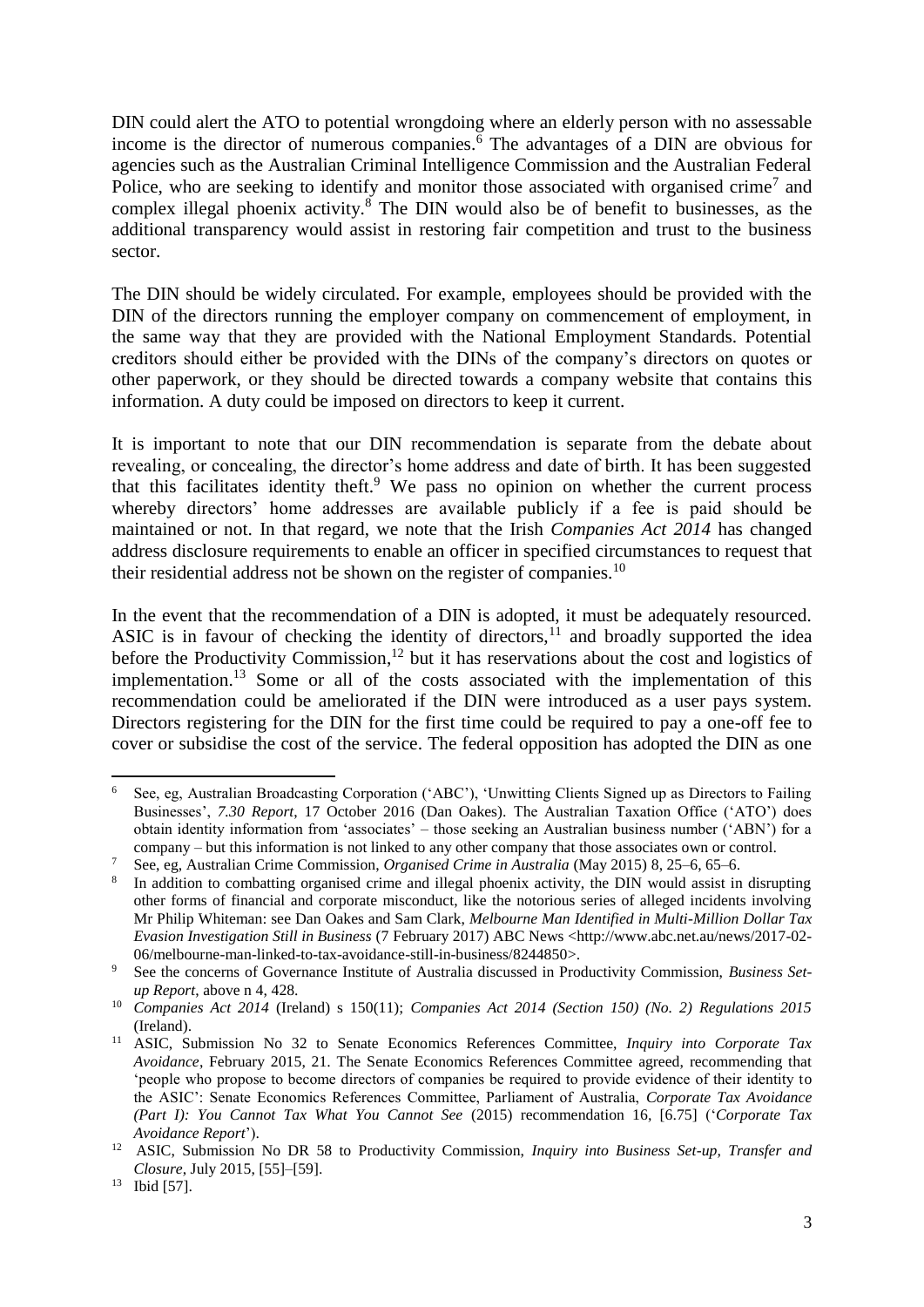of its policies and suggested a one-off \$50 fee to cover implementation.<sup>14</sup> The benefits of incorporation are so significant for business people that the relatively small cost of obtaining a DIN is highly unlikely to discourage any potential entrepreneurs from incorporating a company. If potential directors do not have the financial means to pay a small amount for a DIN, it is unlikely that they are in a position to embark on a new business.

A director's DIN, like a company's ACN, would be publicly available and searchable. That is the point of it. To ensure that wrongdoers do not steal someone else's DIN and utilise it for incorporating companies, it needs to be password protected. Any ASIC lodgement requiring the DIN should require the use of the password.

The proposal to introduce a 100-point identity check and DIN is an urgently needed reform. It would greatly enhance data gathering about directors and their failed companies by ASIC and this data could then be shared with other agencies with enforcement powers including the ATO and the Fair Work Ombudsman (FWO). Importantly it will ensure that illegal phoenix operators cannot escape detection by creating false identities. Our view is that this reform would substantially reduce illegal phoenix. This proposal has been supported widely, including by:

- $\bullet$  the Australian Labor Party, which has adopted it as one of its policies;<sup>15</sup>
- $\bullet$  the Productivity Commission inquiry into business set-up, transfer and closure;<sup>16</sup>
- the Productivity Commission inquiry into the workplace relations framework;<sup>17</sup>
- the Senate Economics References Committee inquiry into insolvency in the Australian construction industry;<sup>18</sup>
- $\bullet$  the Senate Economics References Committee inquiry into corporate tax avoidance;<sup>19</sup>
- the Senate Economics References Committee inquiry into superannuation guarantee non-payment;<sup>20</sup>
- the Australian Restructuring, Insolvency and Turnaround Association (ARITA): $^{21}$
- Governance Institute of Australia  $(GIA)$ ;<sup>22</sup>
- the Australian Institute of Company Directors  $(AICD)$ ;<sup>23</sup>
- the Australian Small Business and Family Enterprise Ombudsman;<sup>24</sup>
- the Australian Chamber of Commerce and Industry;<sup>25</sup> and
- Master Builders Australia.<sup>26</sup>

<sup>14</sup> Adam Gartrell, 'Labor Targets Dodgy Company Directors with Crackdown on Phoenix Schemes, *The Sydney Morning Herald* (Sydney), 24 May 2017.

<sup>&</sup>lt;sup>15</sup> The Hon Andrew Leigh MP, Shadow Assistant Treasurer, 'Exposing Dodgy Directors' (Media Release, 24 May 2017).

<sup>&</sup>lt;sup>16</sup> Productivity Commission, *Business Set-up Report*, above n [4](#page-1-0), 423, recommendation 15.6.<br><sup>17</sup> Productivity Commission, *Workplace Relations Framework*, Report No. 76 (2015) vol 1-4

<sup>17</sup> Productivity Commission, *Workplace Relations Framework*, Report No 76 (2015) vol 1, 48, vol 2, 915, 938.

<sup>&</sup>lt;sup>18</sup> Senate Economics References Committee, *Construction Insolvency* Report, above [n 3,](#page-1-1) recommendation 36.

<sup>19</sup> Senate Economics References Committee, *Corporate Tax Avoidance Report*, above n [11,](#page-2-0) recommendation 16.

<sup>20</sup> Senate Economics References Committee, Parliament of Australia, *Superbad – Wage Theft and Non-Compliance of the Superannuation Guarantee* (2017) recommendation 20.

<sup>21</sup> Australian Restructuring Insolvency and Turnaround Association, *Policy Positions of the Australian Restructuring Insolvency and Turnaround Association* (February 2015) policy 15-05.

<sup>&</sup>lt;sup>22</sup> Governance Institute of Australia, 'Identification Numbers Will Make It Easier to Track Directors' (Media Release, MR/2015/13, 10 July 2015).

<sup>&</sup>lt;sup>23</sup> Senator Katy Gallagher, 'Who Supports Labor's Plan for a Director Identification Number, to Crack Down on Phoenix Companies?' (Media Release, 25 May 2017).

 $24$  Ibid.

 $25$  Ibid.

 $26$  Ibid.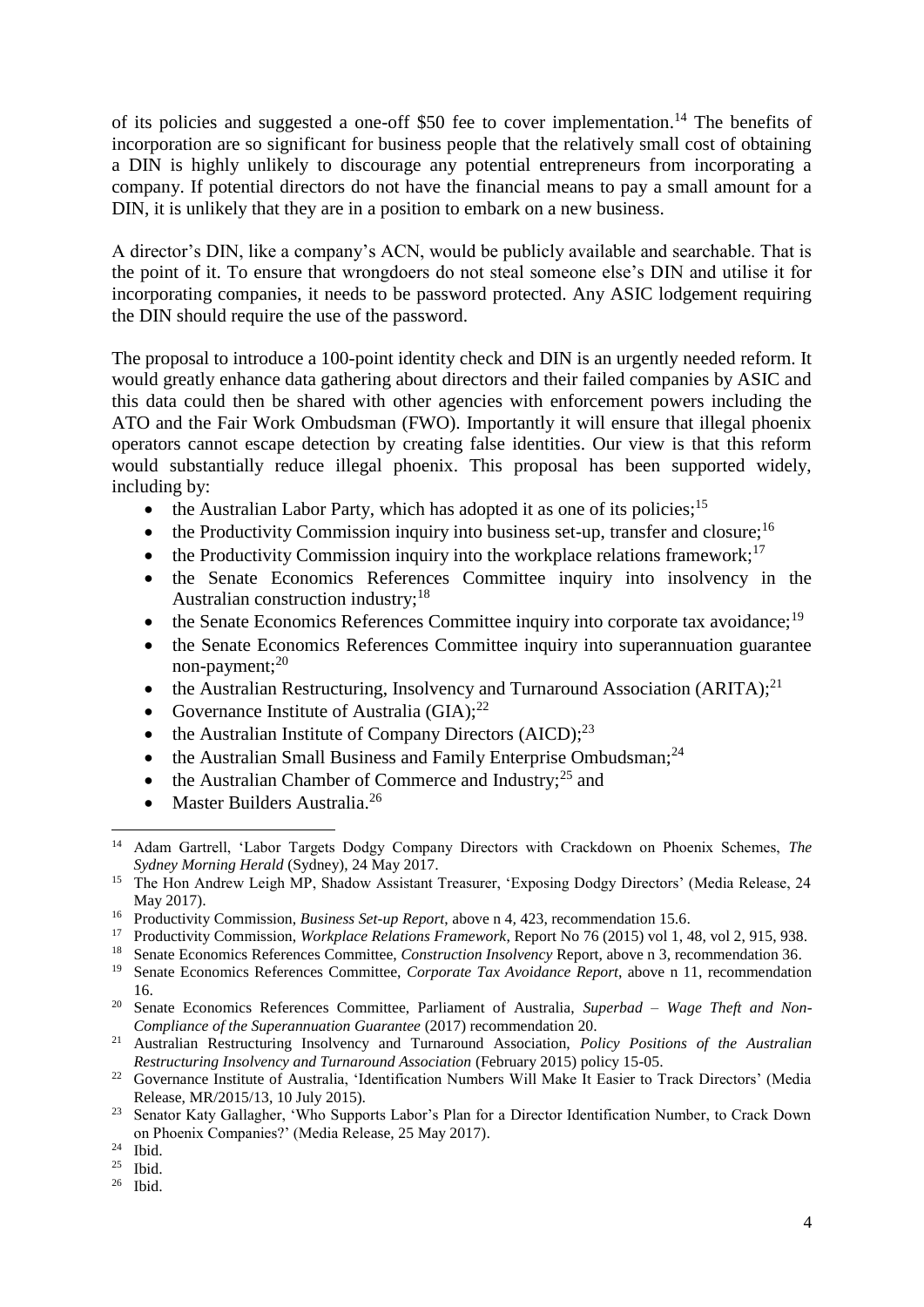The DIN also has significant support from insolvency, credit and governance professionals:

- we conducted a survey of members of ARITA in which 57% of respondents 'strongly agreed', and 33% 'agreed', that a DIN should be introduced  $(n = 148)$ ;<sup>27</sup>
- we conducted a survey of members of the Australian Institute of Credit Management (AICM) in which 73% of respondents 'strongly agreed', and 23% 'agreed', that a DIN should be introduced  $(n = 120)$ ;<sup>28</sup>
- a survey conducted by the Australian Institute of Company Directors (AICD) found that 67% of AICD members supported the proposal that directors be allocated a unique DIN (n = 225).<sup>29</sup>

## **Recommendation 1: Require directors to obtain a Director Identification Number**

- Directors of companies should be required to obtain a director identification number (DIN) after proving their identity with 100 points of identification.
- At the time of annual reviews or annual returns for existing companies, directors should be required to quote their DIN.
- In relation to previously deregistered companies, directors should be required to provide information about these companies as part of the process of obtaining a DIN.
- A penalty should apply for omitted or incorrect information.
- The DIN should be password protected for directors' interactions with regulators.
- Like a company's ACN and ABN, the DIN should be visible to the public, and, in particular, prospective employees and creditors, via the company's documentation or website, to enable searches of the director's prior corporate history.
- Directors should be subject to a duty to keep company documentation and websites current regarding their DIN.
- A small charge should be levied on prospective directors applying for a DIN to help defray the cost of implementing the system.

## **Recommendation 2: Collect additional data upon incorporation or appointment**

To be effective, DIN information needs to be connected to companies being newly incorporated, existing companies already managed by the director, and deregistered companies with which the director has been associated. The DIN, used as part of the company registration process, would provide significantly more information to ASIC and other regulators than the present paper form does. An online application system, completed by the applicant, is the most efficient. The United Kingdom is moving to an online system.<sup>30</sup> Directors with existing and previous directorships would cite their DIN and the incorporation application form would pre-populate with those details. Directors of existing companies should be required to provide their DIN as part of the completion of the annual review process<sup>31</sup> or annual reporting.<sup>32</sup> Information about associations with previously deregistered

 $\overline{\phantom{a}}$ <sup>27</sup> Survey on file with authors.

<sup>&</sup>lt;sup>28</sup> Survey on file with authors.

<sup>29</sup> Australian Institute of Company Directors, Submission to Productivity Commission, *Draft Report: Inquiry into Business Set-up, Transfer and Closure in Australia*, 3 July 2015, 9.

<sup>&</sup>lt;sup>30</sup> In the UK, the *Small Business, Enterprise and Employment Act 2015* (UK) required the Secretary of State to provide, by 31 May 2017, a streamlined incorporations process, which can be completed online on a single occasion: s 15.

<sup>31</sup> *Corporations Act* ch 2N.

 $32$  Ibid ch 2M.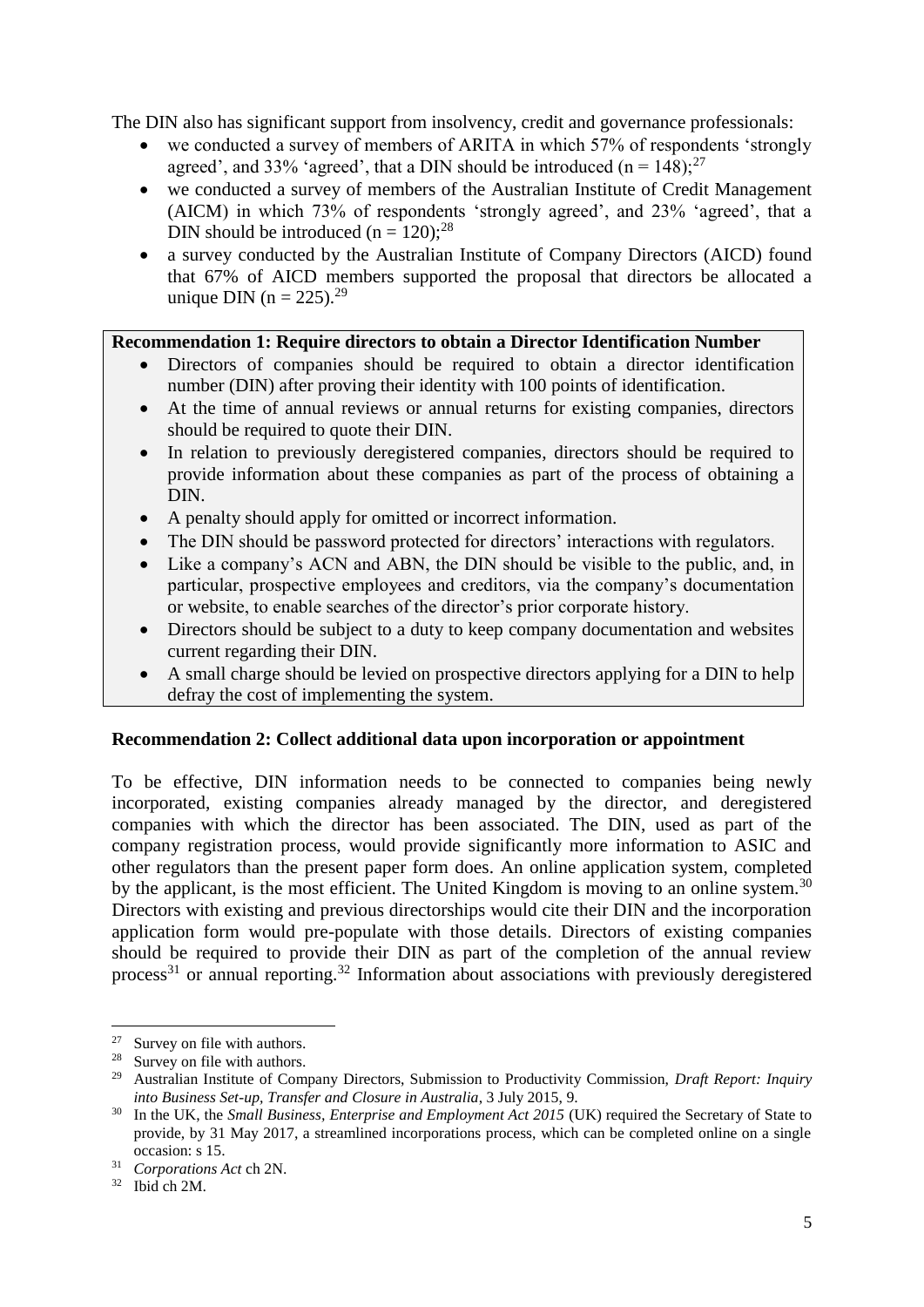companies could be required from directors as part of the process of obtaining DINs.<sup>33</sup> A penalty for false statements would apply, as it does to all other documents lodged with  $ASIC^{34}$ 

The aim here is to equip ASIC with information about prospective directors, allowing the regulator to take appropriate action which may include placing them on a watch list or identifying that they are disqualified from managing corporations. An equally important aim is to alert the would-be director to the fact that ASIC has this information at its fingertips. They, and their previous corporate histories, are not invisible. Directors would be required to supply any missing information, and if this is false, they may be prosecuted.<sup>35</sup> All of this director and incorporation information would add to the intelligence that ASIC could share with other government agencies.

At present, to register a company, a prospective director must either complete Form 201 and mail it to ASIC with appropriate payment, or must transact through a business service provider who uses software to deal directly with ASIC.<sup>36</sup> This may involve the purchase of an aged 'shelf' company that the business service provider has already registered. Our suggestion that the prospective director complete the online form themselves, or with the assistance of someone else, would eliminate the need for the purchase of alreadyincorporated companies from shelf company providers.

In our opinion, this is a good thing. In the past, when incorporation involved weeks of delay while forms were being processed, it made sense to be able to acquire an existing company immediately. However, those days have passed, as a company can now be created online within an hour. We question why aged shelf companies continue to be used. According to Australian Resident Director and Corporate Services,

Buying a shelf company provides a number of advantages over newly incorporated companies, making them an attractive solution for many clients. These advantages include:

- Increased Business Partner Confidence older shelf companies project a greater sense of confidence to potential business partners or clients who feel more comfortable dealing with an established company.
- Access to Restricted Services Some licensed services require a company to be in business for a certain length of time in an applicable industry in order to be eligible.
- Improved Credit Options Banks or financial service providers sometimes hesitate to open bank accounts, provide merchant facilities, or offer credit to new companies. Buying an aged shelf company can rectify this and provide enhanced credit opportunities, allowing for increased borrowing power.
- Favourable for Immigration Purposes Used and aged companies are of far greater advantage for Australian immigration purposes, which sometimes require a company to have been in business for several years.

<sup>&</sup>lt;sup>33</sup> For example, directors could be asked: 'Have you ever been a director or other officer of a company that has been deregistered either with or without being liquidated? If so, please provide the registered company name (if applicable) and Australian Company Number (ACN) of every company of which you have been a director or other officer that has been deregistered either with or without being liquidated.'

<sup>34</sup> *Corporations Act* s 1308(2).

<sup>35</sup> *Corporations Act* s 1308(2), sch 3 item 335.

<sup>36</sup> See ASIC, *Steps to Register a Company* <[http://asic.gov.au/for-business/registering-a](http://asic.gov.au/for-business/registering-a-company/steps-to-register-a-company/)[company/steps-to-register-a-company/](http://asic.gov.au/for-business/registering-a-company/steps-to-register-a-company/)>.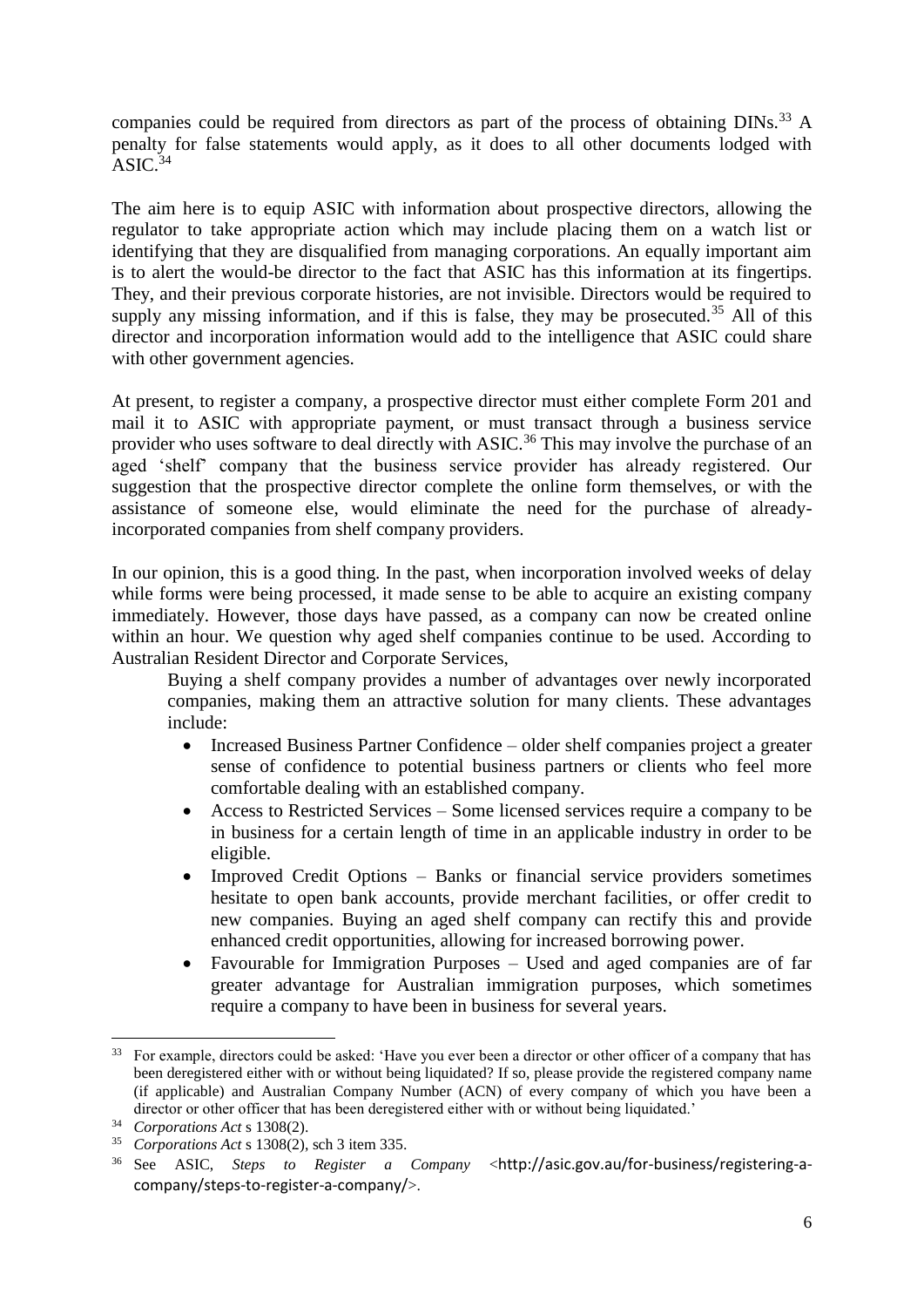• Contract Tendering Eligibility – some jurisdictions have strict requirements for tendering, requiring companies to be in business for a period of time before they can be eligible to bid on a contract.<sup>37</sup>

We question the terminology used above, such as companies being 'in business for a period of time' or 'an established company', when the companies themselves are quoted as 'never traded'.<sup>38</sup> Shelf companies are also used in other jurisdictions, and for the same sorts of purposes, such as '[t]o create an appearance of corporate longevity, which may boost investor or consumer confidence.'<sup>39</sup>

In addition to questioning the utility of aged shelf companies, we also have concerns that they may make it more difficult for regulators to use data analytics to identify companies that are engaged in, or at risk of engaging in, illegal phoenix activity. In cases of cyclical phoenix activity – i.e. where Oldcos are repeatedly liquidated or abandoned to shed debts as part of an ongoing 'business model' – the Oldcos will not usually have a long incorporation age. If a shorter incorporation age is used as one of the parameters for searching regulator databases for 'at risk' companies, aged shelf companies may not be captured by the search. A savvy phoenix operator could use shelf companies of varying ages to create the impression that each company that fails is an established, independent company that has failed due to unforeseen circumstances, rather than as part of a deliberate pattern of fraudulent behaviour. While the introduction of a DIN would go a long way toward identifying this kind of systematic abuse of the corporate form, we think that aged shelf companies pose an unnecessary risk of making it easier to engage in illegal phoenix activity.

Some would-be company directors might feel more comfortable with some assistance from a business services provider in incorporating a company. Where a business services provider is used, the director should still be required to acquire and provide their DIN. Where an existing trading company is purchased, the DIN would be required to be stated on the 'notification of change to directors' form.<sup>40</sup> However, we think that the government should review the desirability of business service providers selling aged shelf companies, as it is unclear whether they continue to serve any beneficial policy objective and we are concerned that they may increase the risk of systematic illegal phoenix activity by thwarting regulators' data analytics.

#### **Recommendation 2: Collect additional data upon incorporation or appointment**

- The process of incorporation should be online with the prospective directors quoting their DINs.
- The DIN should be quoted for changes of directorship within existing companies.
- While the DIN should enable the application form for registration as an Australian

<sup>37</sup> Australian Resident Director and Corporate Services, *Australian Pre-registered Company* < [https://www.ardcs.com.au/corporate-services/australian-shelf-company/>](https://www.ardcs.com.au/corporate-services/australian-shelf-company/). See also ABN Australia, *Aged Shelf* Companies [<https://www.abnaustralia.com.au/services/aged-shelf-companies.html?ref=dga>](https://www.abnaustralia.com.au/services/aged-shelf-companies.html?ref=dga): 'Sometimes the incorporation age is a consideration for presenting longevity.'

<sup>&</sup>lt;sup>38</sup> Australian Resident Director and Corporate Services, ibid.

<sup>39</sup> Formacompany Worldwide Incorporations, *Advantages of a Shelf Company* [<http://www.formacompany.com/en/advantages-of-shelf-company.php>](http://www.formacompany.com/en/advantages-of-shelf-company.php). See also Hero Ventures, *Old Ready Made Shelf Companies List – Previously Registered* [<http://www.readycompanies.com/ShelfCompanies.htm>](http://www.readycompanies.com/ShelfCompanies.htm); Coddan, *Buy a Shelf Company (Off-The-Shelf Company) from Coddan* [<https://www.coddan.co.uk/ready-made-off-the-shelf-companies/>](https://www.coddan.co.uk/ready-made-off-the-shelf-companies/).

<sup>40</sup> ASIC, *Form 490: Notification of Change to Directors of a Registered Body* (17 January 2011, last updated 1 July 2014); *Corporations Act* s 601CV(1)(c).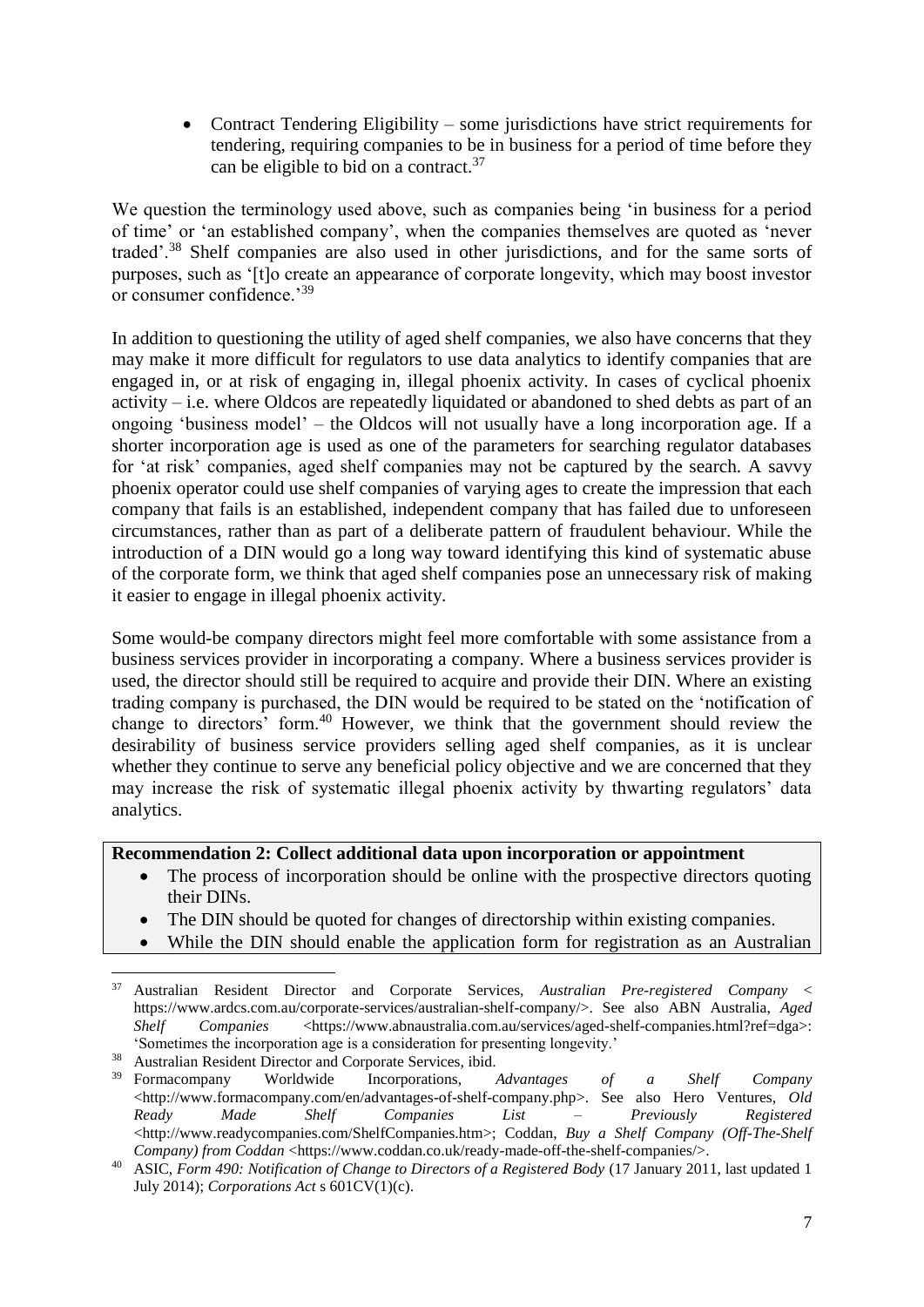company to pre-populate with previous incorporation history, directors should be required to supply missing information.

 The government should review the desirability of business service providers selling aged shelf companies.

### **Recommendation 3: Collect additional data via RATAs and EXAD reports**

## *Reports as to Affairs (RATAs)*

Early in a liquidation, the liquidator asks the directors to provide books and records,<sup>41</sup> and to supply a RATA. These two requests are designed to provide the liquidator with the information needed to begin the liquidation.

The RATA asks about the company's assets and liabilities and assists the external administrator in gathering in the company's property and paying off its creditors. At present, the RATA is a very limited document.<sup>42</sup> It does not ask any questions about previous company failures with which the director has been associated. This is a missed opportunity for the liquidator to become aware of facts which might encourage further investigation and an application to the Assetless Administration Fund.<sup>43</sup> It also does not ask about whether the director is currently managing any other existing company. This may alert the liquidator to illegal phoenix activity if the director is involved with the company to which Oldco's assets have been sold.

If the DIN measure is implemented, the RATA process should be revamped as follows. Upon accepting the liquidation engagement, the liquidator would notify ASIC. ASIC would then provide the liquidator with a pre-populated RATA that already contains information about the director and their previous and existing directorships. This measure would substantially increase the information available to liquidators, and it has the potential to improve the performance of their duties and reduce their costs.

Providing liquidators with this information, and giving it to them for free, is vital. Because liquidators have professional obligations of independence,  $44$  they are not familiar with the prior corporate history of the directors who engage them to wind up their insolvent companies. At present, liquidators winding up a phoenix company must pay  $ASIC<sup>45</sup>$  to obtain documents about the company and its directors, in order to perform their statutory obligation to report *to* ASIC about director misconduct. This seems entirely the wrong way around. Liquidators should be provided by ASIC at no cost with as much information as possible, at

**<sup>.</sup>** <sup>41</sup> *Corporations Act* s 530A(1).

<sup>42</sup> See Explanatory Memorandum, Insolvency Law Reform Bill 2015 (Cth) [9.335], [9.345]–[9.347], [9.350].

<sup>43</sup> The Assetless Administration Fund ('AAF') is administered by ASIC. With funds provided by the government, it finances insolvency practitioners in their work on behalf of companies with few or no assets. The aim of the fund is to overcome the inability of liquidators to make proper investigations due to financial constraints. 'A particular focus of the AA Fund is to curb fraudulent or illegal phoenix activity': ASIC, *Regulatory Guide 109: Assetless Administration Fund – Funding Criteria and Guidelines* (November 2012) [109.6].

<sup>44</sup> Australian Restructuring Insolvency and Turnaround Association, *ARITA Code of Professional Practice* (3rd ed, 2014) ch 6.

<sup>&</sup>lt;sup>45</sup> Under s 4 of the *Corporations (Fees) Act 2001* (Cth), the definition of 'chargeable matter' includes: '(c) the inspection or search of a register kept by, or a document in the custody of, ASIC …'; and '(d) the making available by ASIC … of information (whether in the form of a document or otherwise).' The fee charged does not need to bear any relationship to the cost of providing the service: s 6(2).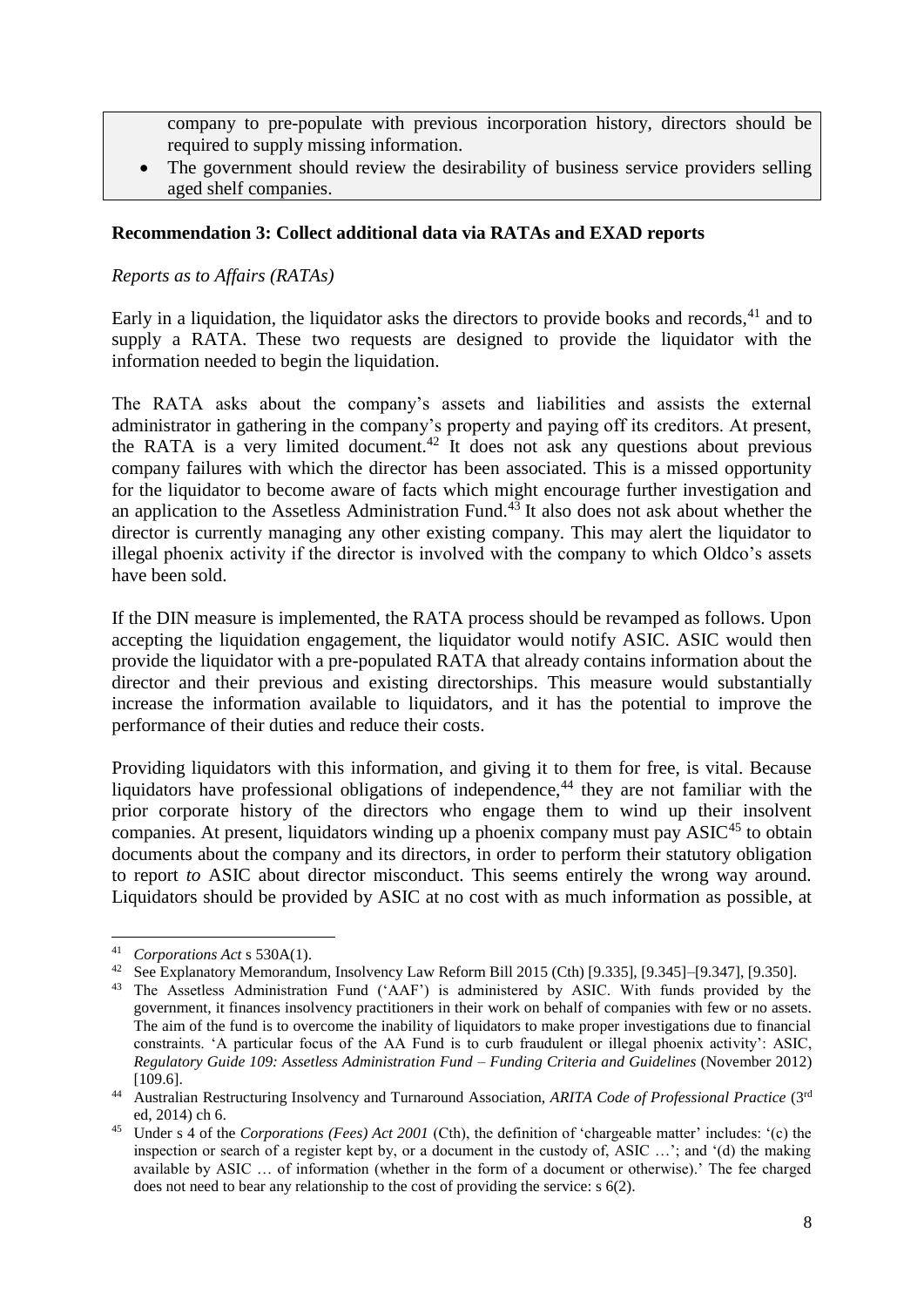the commencement of the engagement, to ensure that the liquidators can perform their gatekeeper roles efficiently and effectively.

After receiving the pre-populated RATA, the directors would then be obliged to provide additional information relating to the present company and its demise, and to fill in any information gaps relating to previous company failures. As at present, the form would ask for details of assets and liabilities, but a revised form would also ask for details of significant asset transfers by the insolvent company within the past 12 months, which can sometimes be an indicator of illegal phoenix activity.

We strongly support liquidators being given whatever additional information would assist them in detecting phoenix activity so that they or ASIC may take action where appropriate. This valuable opportunity to obtain data from directors of failed companies should be utilised more fully.

## *External Administrator (EXAD) Reports*

<span id="page-8-2"></span><span id="page-8-0"></span>**.** 

Improved reporting by external administrators at the conclusion of their engagements has the potential to significantly improve the quality and quantity of information about illegal phoenix activity which is available to ASIC and to other regulators. Expanded external administrator reports also make it clear to the failed companies' directors and administrators that ASIC will be armed with the information to take action in appropriate circumstances.

<span id="page-8-1"></span>The *Corporations Act* requires liquidators to report a number of matters to ASIC.<sup>46</sup> A central part of this reporting relates to misconduct by those managing companies before and during external administrations. External administrators notify ASIC whether they suspect the conduct breaches civil penalty or criminal laws and whether they hold documentary evidence to support their claims.

At present, external administrators' statutory reports (EXAD reports) are 'tick box' reports, <sup>47</sup> processed by computers. They do not include a question about whether phoenix activity is suspected. This should be remedied. This suggestion was expressly endorsed by the Senate Economics References Committee's (SERC) Construction Insolvency Report in 2015.<sup>48</sup> The SERC, considering ASIC's performance in 2014, also recommended a system by which external administrators could indicate to ASIC which reports required 'the most urgent attention and investigation'<sup>49</sup> but this recommendation was simply 'noted' by the government, with the claim that ASIC 'has worked, and continues to work' on this.<sup>50</sup> We

<sup>46</sup> This reporting is done in compliance with ASIC, *Regulatory Guide 16: External Administrators – Reporting and Lodging* (July 2008) ('*ASIC Regulatory Guide 16*').

<sup>47</sup> Ibid. The form completed by the external administrator is ASIC, *Form EX01: Schedule B of Regulatory Guide 16 – Report to ASIC under s422, s438D or s533 of the Corporations Act 2001 or for Statistical Purposes* (13 January 2016).

<sup>48</sup> Senate Economics References Committee, *Construction Insolvency Report*, above n [3,](#page-1-1) recommendation 11, [5.34]: 'The committee recommends that ASIC, in consultation with ARITA, work out a method whereby external administrators can indicate clearly in their statutory reports whether they suspect phoenix activity has occurred. For example, to serve as a red flag to ASIC, include a box in the reporting form that external administrators would tick if they suspected phoenix activity.'

<sup>49</sup> Senate Economics References Committee, Parliament of Australia, *Performance of the Australian Securities and Investments Commission* (2014) recommendation 17, [15.66] ('*Performance of ASIC Report*').

<sup>50</sup> Australian Government, *Australian Government Response to the Senate Economics References Committee Report: Performance of the Australian Securities and Investments Commission* (October 2014) 9.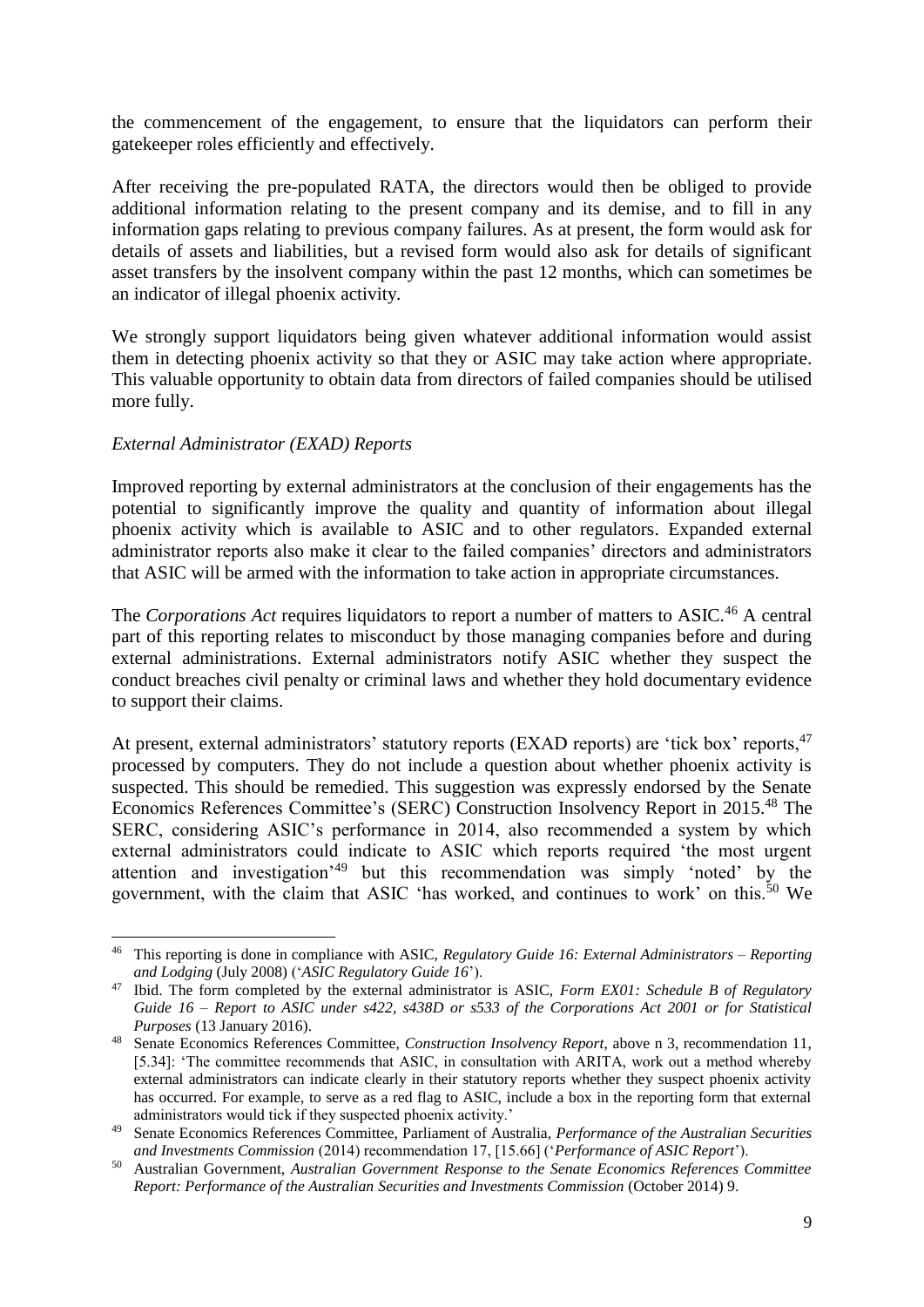believe this deserves immediate attention, as the SERC's report outlined 10 pages of complaints about ASIC's response to reports of misconduct<sup>51</sup> following which the committee stated that it 'received many other complaints [about ASIC] that are too numerous to detail here. $52$ 

The EXAD reports should also provide some space in which ASIC can be advised of the specific details of phoenix activity and any other relevant information about the company and its directors.<sup>53</sup> Clearly, this would necessitate a move away from the automated processing<sup>54</sup> of the reports of misconduct that sees 89% '[a]nalysed and assessed for no further action' and only 11% followed with an automated request for a '[s]upplementary report'.<sup>55</sup>

These reforms would be easy to implement with online reporting. For example, where a box had been ticked to indicate that phoenix activity<sup>56</sup> was suspected, an additional box could appear inviting the external administrator to make comments.

Online reporting now takes place in the United Kingdom. Online reporting for external administrators commenced in 2016 and the online form expands depending upon the boxes ticked by the external administrator. From 6 April 2016, insolvency practitioners and official receivers must submit director conduct reports to the Insolvency Service (via the online reporting service) within three months from the date of appointment. The report must describe any conduct which may assist the Insolvency Service in deciding whether it is in the public interest to apply for the making of a disqualification order against a director.<sup>57</sup>

ASIC could use the collated EXAD data to build profiles of directors who may warrant further action. Identified via their DINs, ASIC's database could collate the numbers of failed companies with which each director was associated. This detailed collection of information enhances the likelihood of successful enforcement action by ASIC and other regulators.

Given there is growing concern about the involvement of pre-insolvency advisors in illegal phoenix activity, it also makes sense for external administrators to be able to tick a box to indicate that the company's directors had previously received advice from a pre-insolvency advisor. This would enable regulators to start to build an evidence-based understanding of the scale and workings of the pre-insolvency advice industry, which is currently unknown.<sup>58</sup> The

**<sup>.</sup>** <sup>51</sup> Senate Economics References Committee, *Performance of ASIC Report*, above n [49,](#page-8-0) 227–36.

 $^{52}$  Ibid [15.38].<br> $^{53}$  See ASIC R

<sup>53</sup> See *ASIC Regulatory Guide 16*, above n [46.](#page-8-1) In December 2014, Form EX01 was changed to ask for additional information where insolvent trading was alleged. No amendment was made with respect to phoenix activity.

<sup>54</sup> Australian National Audit Office, *ASIC's Processes for Receiving and Referring for Investigation Statutory Reports of Suspected Breaches of the Corporations Act 2001*, Audit Report No 18 (2006–07) [2.7]–[2.12].

<sup>55</sup> ASIC, *Annual Report 2015-2016* (14 October 2016), 95. See also Australian National Audit Office, ibid, [3.1]–[3.13]. It appears the situation has not changed since 2007: see Senate Economics References Committee, *Performance of ASIC Report*, above n [49,](#page-8-0) [15.60]–[15.63].

<sup>56</sup> Although definitions of 'phoenix activity' vary to some extent, we think that most external administrators would be familiar with the broad concept of phoenix activity. However, if ASIC were to receive a significant number of EXAD reports indicating a lack of understanding about the mechanics of phoenix activity, it may need to consider providing a basic definition of 'phoenix activity' in EXAD reports.

<sup>57</sup> Section 107 of the *Small Business Enterprise and Employment Act 2015* (UK) inserted a new section 7A into the *Company Directors Disqualification Act 1986* (UK).

<sup>58</sup> According to the ATO's national director on phoenix enforcement, Michael Seddon: 'When it comes to preinsolvency advisors, they are just an unknown for us. They're unregulated and they're unseen until we actually become the victim of it. Our common ways of actually running into these people are really through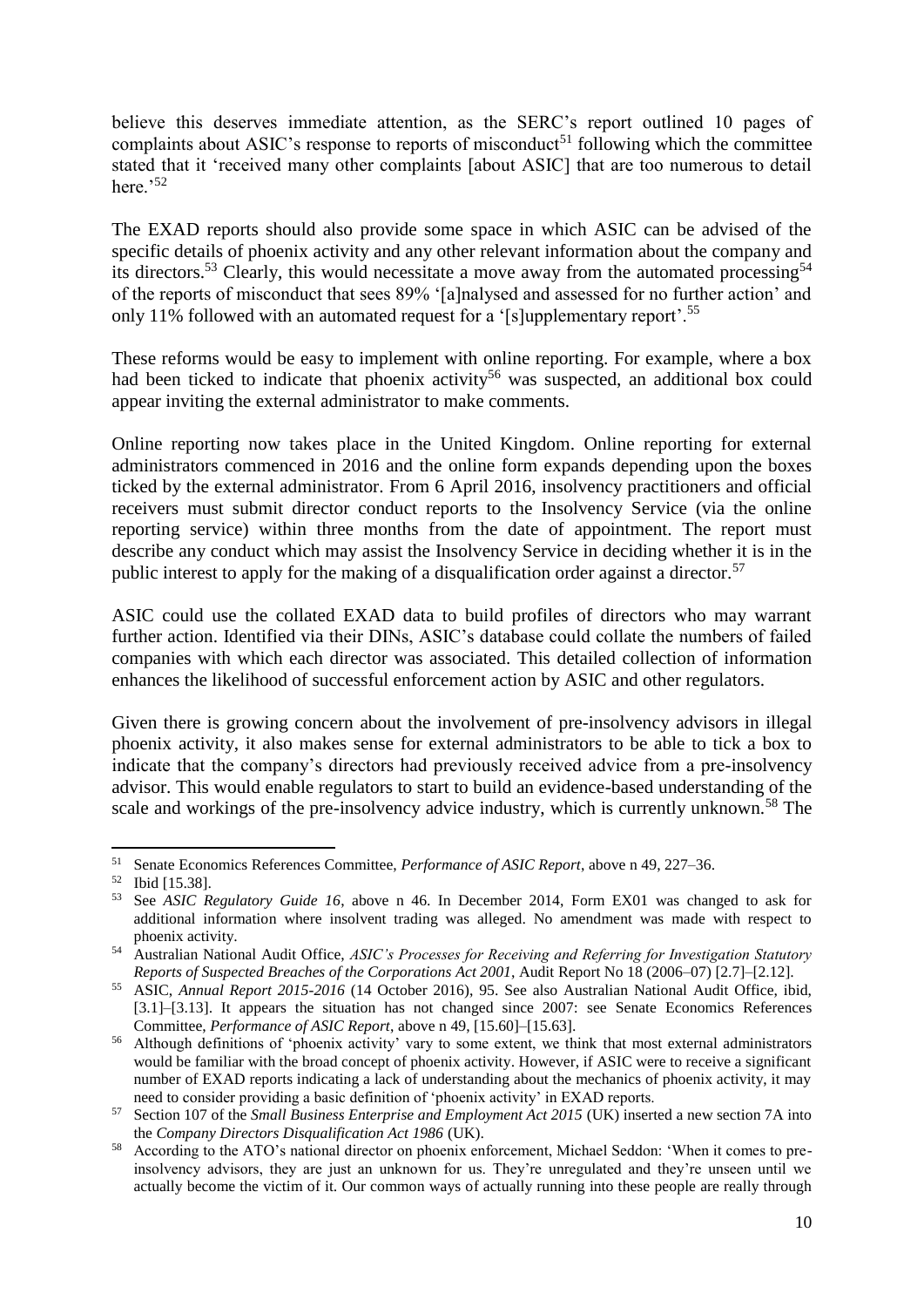first step in being able to better regulate pre-insolvency advisors' involvement in phoenix activity is to obtain accurate empirical data about the industry.

### **Recommendation 3: Collect additional data via RATAs and EXAD reports**

- ASIC should supply pre-populated RATA documents to liquidators containing information held by ASIC.
- There should be no cost to liquidators for the information contained in the prepopulated document.
- The RATA form should be amended to require additional information about:
	- o the directors;

**.** 

- o previous company failures with which the directors have been associated; and
- o significant asset transfers by the insolvent company within the past 12 months.
- EXAD Reports should be amended to include:
	- o a question about whether phoenix activity was suspected;
	- o a question about the involvement of pre-insolvency advisors;
	- o some space in which liquidators can advise ASIC of the specific details of phoenix activity and any other relevant information about the company and its directors; and
	- o a method by which external administrators could indicate to ASIC which reports required 'the most urgent attention and investigation'.

## **Recommendation 4: Facilitate collection of data via complaints from the public**

The general public – victims of phoenix activity or otherwise – are a valuable source of information for regulators and other government agencies. Regulator websites need to contain better information about illegal phoenix activity and about complaint mechanisms so that fuller intelligence can be obtained from the public. Ideally a common format for regulator webpages containing consistent information and complaint mechanisms should be adopted, so that the person receives the same information regardless of where they begin their search. This would be a useful outcome of the Interagency Phoenix Forum (IAPF), hosted by the ATO.<sup>59</sup> As an extra benefit, well-prepared regulator websites can play an educative role for both potential phoenix victims and for those who might be tempted to engage in illegal phoenix activity.

<span id="page-10-0"></span>The regulators that deal with illegal phoenix activity, such as ASIC, the ATO, and the FWO, have a range of approaches to receiving reports of misconduct. In May 2016, the Fair Work Ombudsman, Natalie James, announced that an 'Anonymous Report' function had been added to the FWO website.<sup>60</sup> The site allows those who suspect misconduct such as the exploitation of workers to alert the FWO via an online form. At the date of writing, the site does not list 'phoenix activity' as one of the issues that can be reported. The FWO should do

liquidators, registered tax agents and their clients. Going forward, it would be far more effective if we were able to deal with this particular industry at a known population level': ARITA, 'Pre-insolvency Advisors Behaving Badly: The Profession's View' (2016) 28(3) *Australian Restructuring, Insolvency & Turnaround Association Journal* 15, 16.

<sup>59</sup> The Inter-agency Phoenix Forum ('IAPF') members are listed at ATO, *Membership* [<https://www.ato.gov.au/general/the-fight-against-tax-crime/in-detail/inter-agency-phoenix-forum/inter](https://www.ato.gov.au/general/the-fight-against-tax-crime/in-detail/inter-agency-phoenix-forum/inter-agency-phoenix-forum/?page=3#Membership)[agency-phoenix-forum/?page=3#Membership>](https://www.ato.gov.au/general/the-fight-against-tax-crime/in-detail/inter-agency-phoenix-forum/inter-agency-phoenix-forum/?page=3#Membership). At the time of writing, other members were still to be added to the list shown on the website. They are the Australian Border Force, Australian Business Register, Department of Human Services and Safe Work Australia.

<sup>&</sup>lt;sup>60</sup> See FWO, 'Help Us Keep Workplaces Fair' (Media Release, 27 May 2016).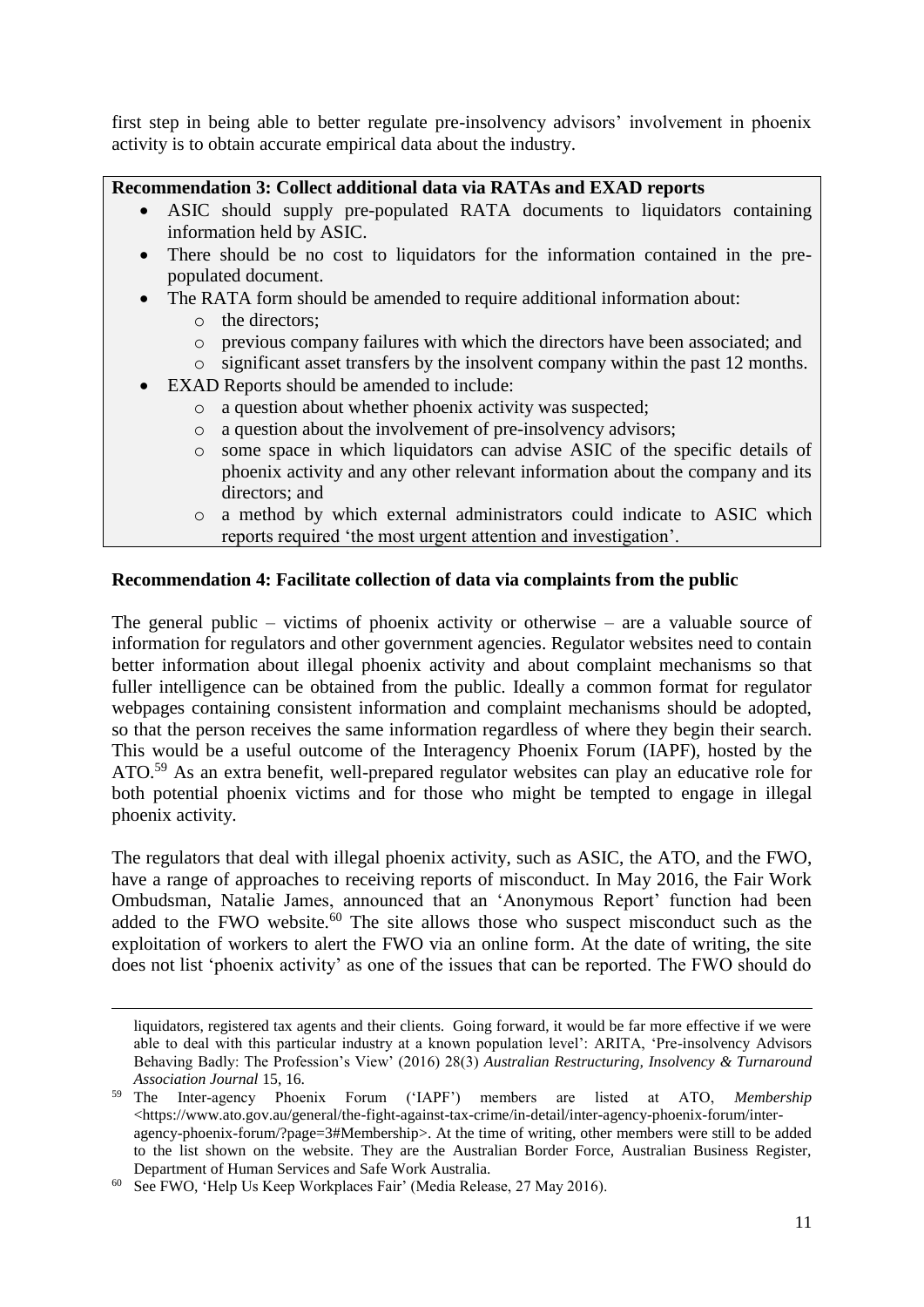so, and include a message that the person making the report should address their complaint to ASIC. The Anonymous Report does do this with unfair dismissal (with a referral to the Fair Work Commission) and with taxation and superannuation (with a referral to the ATO).

The ATO has a direct phoenix complaint mechanism<sup>61</sup> – an email to phoenix@ato.gov.au – but ASIC does not. In response to an emailed request to ASIC 'How do I complain about phoenix activity?', we were directed to ASIC's 'How to Complain' site<sup>62</sup> and 'illegal phoenix activity' site. $63$  On this latter site, which contains Information Sheet 212, issued in March 2016, it states the following:

<span id="page-11-0"></span>If you are an employee of a company and the company owes you entitlements (outstanding wages and superannuation)

Contact the [Fair Work Ombudsman](https://www.fairwork.gov.au/) or call 13 13 94.

Contact the **Australian Taxation Office** or call 13 28 61.

If the company is in liquidation you should report your concerns to the liquidator …

If you are an employee of a company and you have evidence that the company cannot pay its debts or has transferred assets to another, related company

Report your concerns to ASIC. Information on how to report your concerns is available on the [ASIC website.](http://asic.gov.au/about-asic/contact-us/how-to-complain/)

We tried this. This ASIC website link is the general 'How to Complain' link, noted above.

In relation to the ASIC website,<sup>64</sup> the pro-active advice to those who might consider doing business with a possible phoenix operator is unhelpful. It recommends asking the company a series of questions then verifying that information using ASIC Business Checks, an app available for use on smartphones and tablets. The app states:

The information in this App provides some general steps that you can take to reduce the risks of being swindled by unreliable operators and fly-by-night businesses. While the information provides general guidance, you should be mindful that it cannot protect you in all your business interactions.

As a consumer or small business owner, you need to ensure that your interests are protected when you deal with other businesses. There are five steps that may help you do this:

- 1. Ask questions about the company, business and people that you are dealing with [e.g. do you know the company name and Australian Company Number (ACN); the business name and Australian Business Number (ABN)]?
- 2. Verify information about the company, business and people you are dealing with by checking ASIC's registers.
- 3. Seek help from ASIC if you need more information or from a professional business adviser (e.g. an accountant or a lawyer) if you are still unsure about the company, business or people you are dealing with.

1

<sup>&</sup>lt;sup>61</sup> We note the ATO's revamped illegal phoenix activity webpage, released 30 January 2017, which provides valuable information about what the ATO has to offer and what other regulators may do to assist.

<sup>62</sup> ASIC, *Contact Us – How to Complain* [<http://asic.gov.au/about-asic/contact-us/how-to-complain>](http://asic.gov.au/about-asic/contact-us/how-to-complain).

<sup>&</sup>lt;sup>63</sup> ASIC, *Illegal Phoenix Activity* [<http://asic.gov.au/about-asic/contact-us/how-to-complain/illegal-phoenix](http://asic.gov.au/about-asic/contact-us/how-to-complain/illegal-phoenix-activity/)[activity/>](http://asic.gov.au/about-asic/contact-us/how-to-complain/illegal-phoenix-activity/).

<sup>&</sup>lt;sup>64</sup> Note that the Senate Committee inquiry into the performance of ASIC in 2014 recommended a number of improvements to the ASIC website: Senate Economics References Committee, *Performance of ASIC Report*, above n [49,](#page-8-0) recommendation 40, [22.38]. The government agreed with this recommendation: Australian Government, above n [50,](#page-8-2) 20. ASIC has made some general improvements to its website in response to this recommendation. However, there is still significant scope to improve the ASIC website information and complaint mechanisms relating to phoenix activity.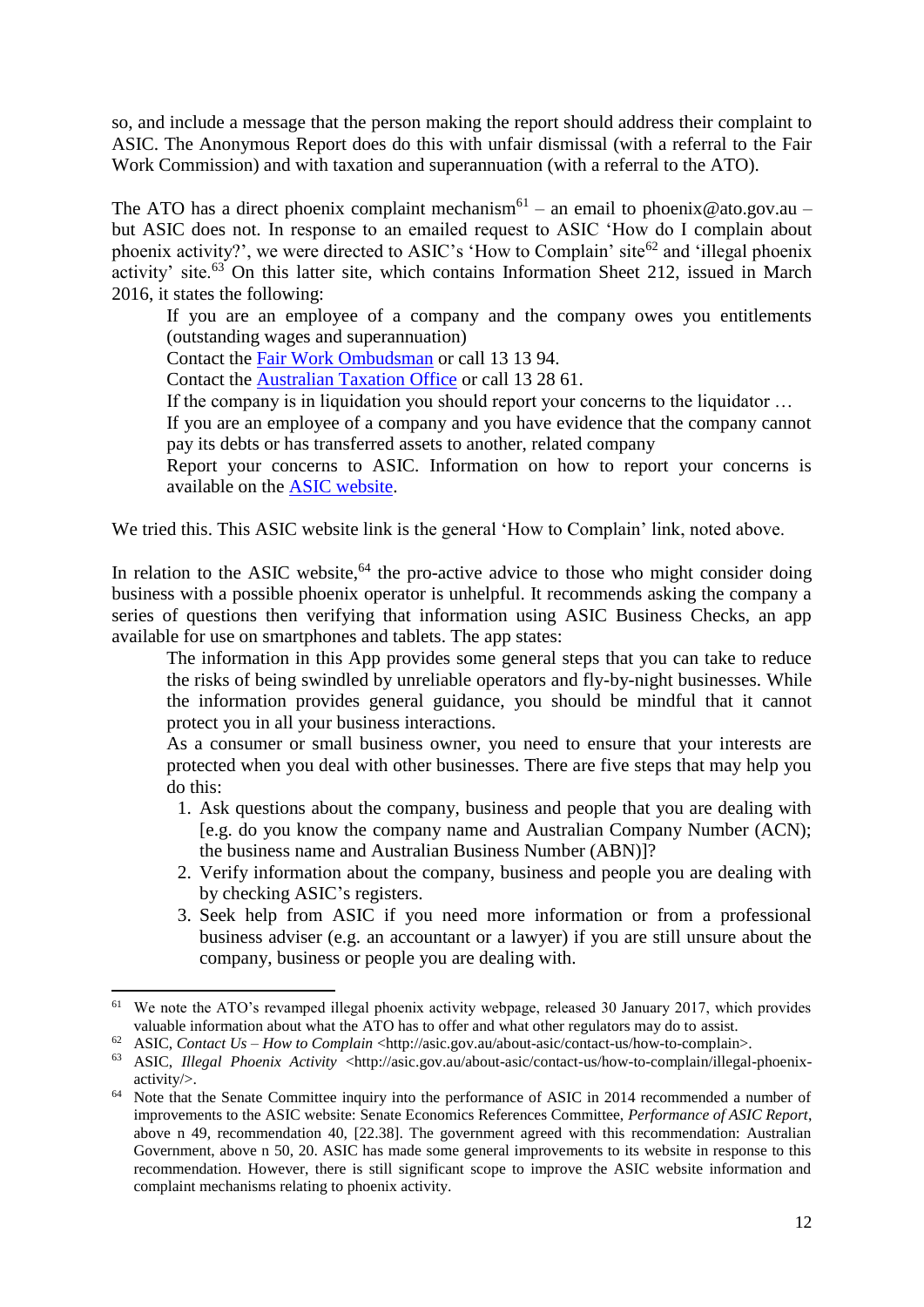- 4. Monitor the documents lodged by companies by signing up to ASIC's free Company Alert service.
- 5. Report suspected misconduct to ASIC if you believe that the directors or the company may be acting unlawfully. You can contact us on 1300 300 630 or lodge a complaint online.

We take issue with a number of these points. Public searches of ACNs and ABNs say nothing about a company's financial viability or the people behind the company, and provide no reassurance against 'unreliable operators and fly-by-night businesses'. Checking ASIC registers only reveals information that has been supplied to ASIC by the directors and officers of this company; it does not 'verify' anything about the company or its business, nor does it say anything about the past corporate history of its directors. An attempt by us to 'seek help from ASIC' – ASIC's number three point above – about a specific company led to a recommendation to purchase various documents available from the ASIC registry, and no other help was offered. The Company Alert service lets you know when a document has been lodged, which may be too late to avoid becoming embroiled in a phoenix situation.

It is pleasing to see ASIC invite business people to make a complaint about phoenix activity but elsewhere on the 'illegal phoenix activity' webpage,<sup>65</sup> it cautions:

We rely on liquidators to provide us with reports about illegal (e.g. fraudulent) phoenix activity. Therefore, if you are concerned about such conduct, the best course of action is to contact the liquidator where one has been appointed …

Generally, we do not act on behalf of individuals to help them recover lost money, including money lost through illegal phoenix activity. You should seek advice about your own remedies.

ASIC needs to present a consistent and correct message, or else it risks 'over-promising and under-delivering'. Given ASIC's role as the corporate regulator, it should provide a straightforward mechanism for those making the complaints about companies and their directors.

## **Recommendation 4: Facilitate collection of data via complaints from the public**

- To improve the detection of phoenix activity, there should be a clear and consistent message across regulator websites about what phoenix activity is, how to report suspected phoenix activity, what avenues of redress are available to victims, and how to obtain further advice.
- As a task of the Interagency Phoenix Forum, regulators should endeavour to devise a common format for their phoenix information and complaint webpages.
- The FWO should add phoenix activity as an issue that can be reported on its Anonymous Report webpage.
- Complaint mechanisms should be straightforward, such as the ATO's direct phoenix email address.
- ASIC should revise its phoenix information and complaint webpages to ensure that they are accurate and user-friendly.

**<sup>.</sup>**  $65$  ASIC, above n [63.](#page-11-0)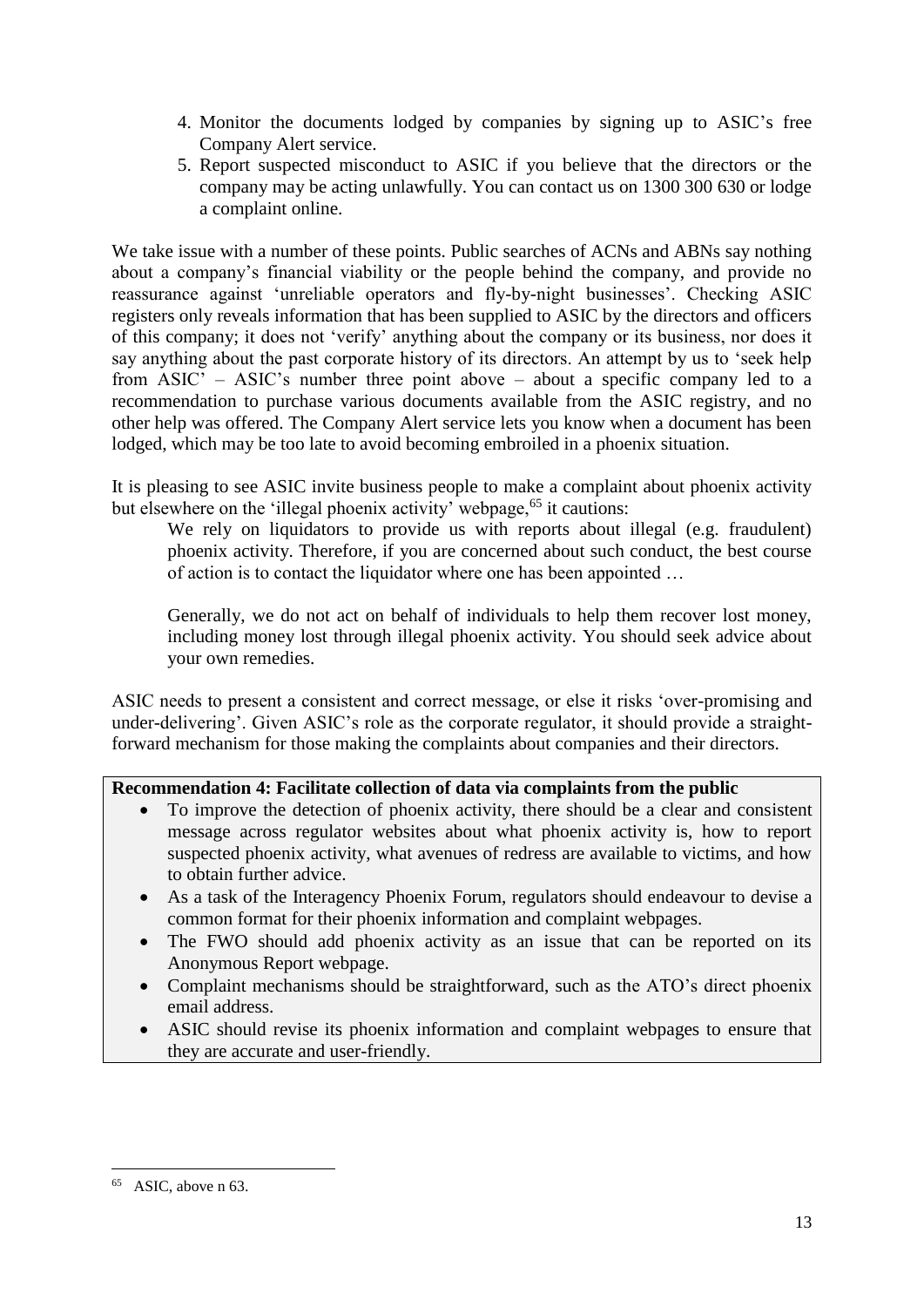#### **Recommendation 5: Increase data sharing between regulators**

There needs to be fuller sharing of information amongst regulators. This applies both to suspicions of offences being committed and to raw data that allows regulators to detect instances of illegal phoenix activity. The United Kingdom government, in passing the *Small Business, Enterprise and Employment Act 2015* (UK) claims it will facilitate better 'working between regulators by removing legislative barriers which restrict the use which may be made of information and reports provided by other regulators in deciding whether or not to bring disqualification proceedings' and 'joining-up and more efficient working between financial regulators resulting in more effective interventions'.<sup>66</sup>

In Australia, the general public may have a 'Big Brother' view of government in terms of the sharing of information, but the contrary is true in the context of illegal phoenix activity. Some limits on information sharing are attributable to legislative restrictions stemming from specific Acts as well as general privacy laws<sup>67</sup> but the fact remains that information is not shared amongst regulators as fully and effectively as the law currently allows. Experienced phoenix operators and their advisors are likely to realise that if their wrongdoing is relatively small scale and unobtrusive, it will probably go undetected.

Improvements must be made to the sharing of raw data amongst regulators. At present, the ATO and the FWO refer suspected phoenix operators to ASIC for action, which may not happen due to ASIC's resourcing and enforcement priorities. These organisations should receive more and better information from ASIC so that they can do their own detection work and utilise their own regulatory tools.

For example, at present, if the FWO receives a report that an employer has been underpaying its workers, it can conduct an ASIC search to discover the name of its directors so that it can bring an accessory action against them.<sup>68</sup> But it cannot discover that the directors have done a similar thing with the previous 15 liquidated entities that they controlled because it cannot search for their names on anything other than the listing of disqualified directors. Accessing prior corporate histories would allow the FWO to decide how strongly to pursue the case and whether, for example, it should proceed to court or accept a settlement. In turn, the FWO could use information about phoenix activity in a referral to ASIC that the directors may have breached their duties as a director by deliberately liquidating companies to avoid large fines against them.<sup>69</sup>

Generally speaking, it is permissible in Australia for government agencies to share information with other agencies. The widest powers are under the *Fair Work Act* where

The Fair Work Ombudsman may disclose, or authorise the disclosure of, the information if the Fair Work Ombudsman reasonably believes:

**<sup>.</sup>** <sup>66</sup> UK Department for Business, Innovation & Skills, *Small Business, Enterprise and Employment Act: Directors' Disqualification and Creditor Compensation Fact Sheet* (2015) 2–3  $\lt$ https://www.gov.uk/government/uploads/system/uploads/attachment\_data/file/417337/bis-15-264-SBEE-[Act-directors-disqualifications-fact-sheet.pdf>](https://www.gov.uk/government/uploads/system/uploads/attachment_data/file/417337/bis-15-264-SBEE-Act-directors-disqualifications-fact-sheet.pdf).

<sup>67</sup> Privacy is discussed further at Recommendation 6.

<sup>68</sup> *Fair Work Act 2009* (Cth) s 550 ('*Fair Work Act*').

Illegal phoenix activity goes beyond the non-payment of debts such as taxation obligations and employee entitlements. It can be done to avoid a fine or contractual obligation: see, eg, Nick Toscano, 'Supermarket Recycling Business Liquidated to Escape \$800,000 Worker Death Fine', *The Sydney Morning Herald* (Sydney), 23 July 2016.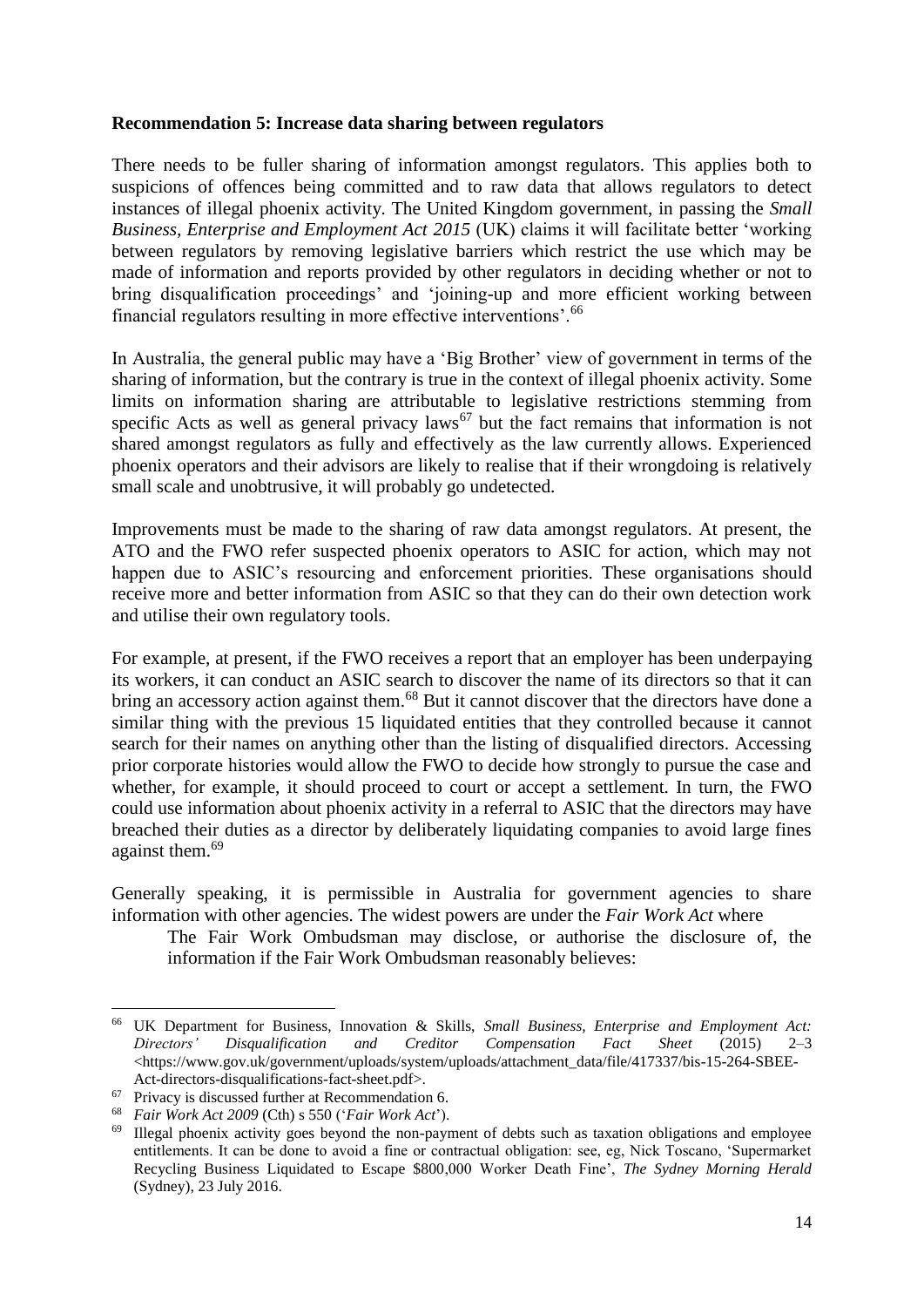- (a) that it is necessary or appropriate to do so in the course of performing functions, or exercising powers, under this Act; or
- (b) that the disclosure is likely to assist in the administration or enforcement of a law of the Commonwealth, a State or a Territory.<sup>70</sup>

ASIC's power of disclosure is more cautiously expressed. Section 127(1)(a) of the *Australian Securities and Investments Commission Act 2001* (Cth) deals with information 'given to it in confidence in or in connection with the performance of its functions or the exercise of its powers under the corporations legislation.' The section provides that 'the disclosure of information as required or permitted by a law of the Commonwealth or a prescribed law of a State or internal Territory is taken to be authorised use and disclosure of the information.<sup>'71</sup> In addition, s 127(4) provides that

[w]here the Chairperson is satisfied that particular information … (b) will enable or assist the government, or an agency, of a State or Territory to perform a function or exercise a power; … the disclosure of the information to the agency, government, officer or body by a person whom the Chairperson authorises for the purpose is taken to be authorised use and disclosure of the information.<sup>72</sup>

In February 2017, the Treasury Laws Amendment (2017 Measures No 1) Bill 2017 was introduced to the House of Representatives. One of its provisions<sup>73</sup> amended the *Australian Securities and Investments Commission Act 2001* (Cth) to allow ASIC to more readily share confidential information with the Commissioner of Taxation.<sup>74</sup> We supported this amendment when the Bill was released for public comment.<sup>75</sup>

The ATO's powers of disclosure are outlined in the *Taxation Administration Act 1953* (Cth), where it may disclose information to a variety of other agencies including ASIC in specified circumstances.<sup>76</sup> When these powers were inserted in 2010, the preceding explanatory memorandum expressly acknowledged that '[i]nformation held by the ATO may be invaluable for ASIC in pursuing action against directors who may repeatedly be engaged in fraudulent phoenix activity.'<sup>77</sup> It appears that secondary disclosure – passing on received information to a third agency – is permissible under some legislation with sufficiently senior sign-off.<sup>78</sup>

<sup>70</sup> <sup>70</sup> *Fair Work Act* s 718(2). The sources of the information are also widely defined: s 718(1).<br><sup>71</sup> Australian Securities and Investments Commission Act 2001 (Cth) s 127(2) ('ASIC Act')

<sup>71</sup> *Australian Securities and Investments Commission Act 2001* (Cth) s 127(2) ('*ASIC Act*').

Ibid s  $127(4)(b)$ .

<sup>73</sup> Treasury Laws Amendment (2017 Measures No 1) Bill 2017 (Cth) sch 2 s 1.

<sup>74</sup> The amendment adds '(g) the Commissioner of Taxation' to s 127(2A) of the *ASIC Act*.

<sup>75</sup> Helen Anderson, Ian Ramsay and Michelle Welsh, Submission to Treasury (Cth), *ASIC-ATO Information Sharing: Exposure Draft*, December 2016.

<sup>76</sup> *Taxation Administration Act 1953* (Cth) sch 1, s 355-65 ('*Taxation Administration Act*'). According to the Explanatory Memorandum to the Tax Laws Amendment (Confidentiality of Taxpayer Information) Bill 2010 (Cth), the aim of the Bill was to consolidate and standardise privacy provisions that had previously been spread over many pieces of legislation. While '[t]he key principle of the new framework is the protection of taxpayer information … [d]isclosures of information are, however, permitted in instances where privacy concerns are outweighed by the public benefit of those disclosures': at 3.

<sup>77</sup> Explanatory Memorandum, Tax Laws Amendment (Confidentiality of Taxpayer Information) Bill 2010 (Cth) [5.55].

<sup>78</sup> See, eg, *Taxation Administration Act 1997* (Vic) s 94, which allows further disclosure of information obtained from a tax officer where it is for the purpose of the enforcement of a law or protecting the public revenue and the Commissioner consents to the disclosure. Primary disclosure is permitted under s 92(1) of that Act where it is made to an 'authorised recipient' listed in s  $92(1)(e)$ . Section  $92(1)(e)$  lists several government agencies, including the Victorian Legal Services Board and the Victorian Legal Services Commissioner: ss  $92(1)(e)(vi)$ –(viii).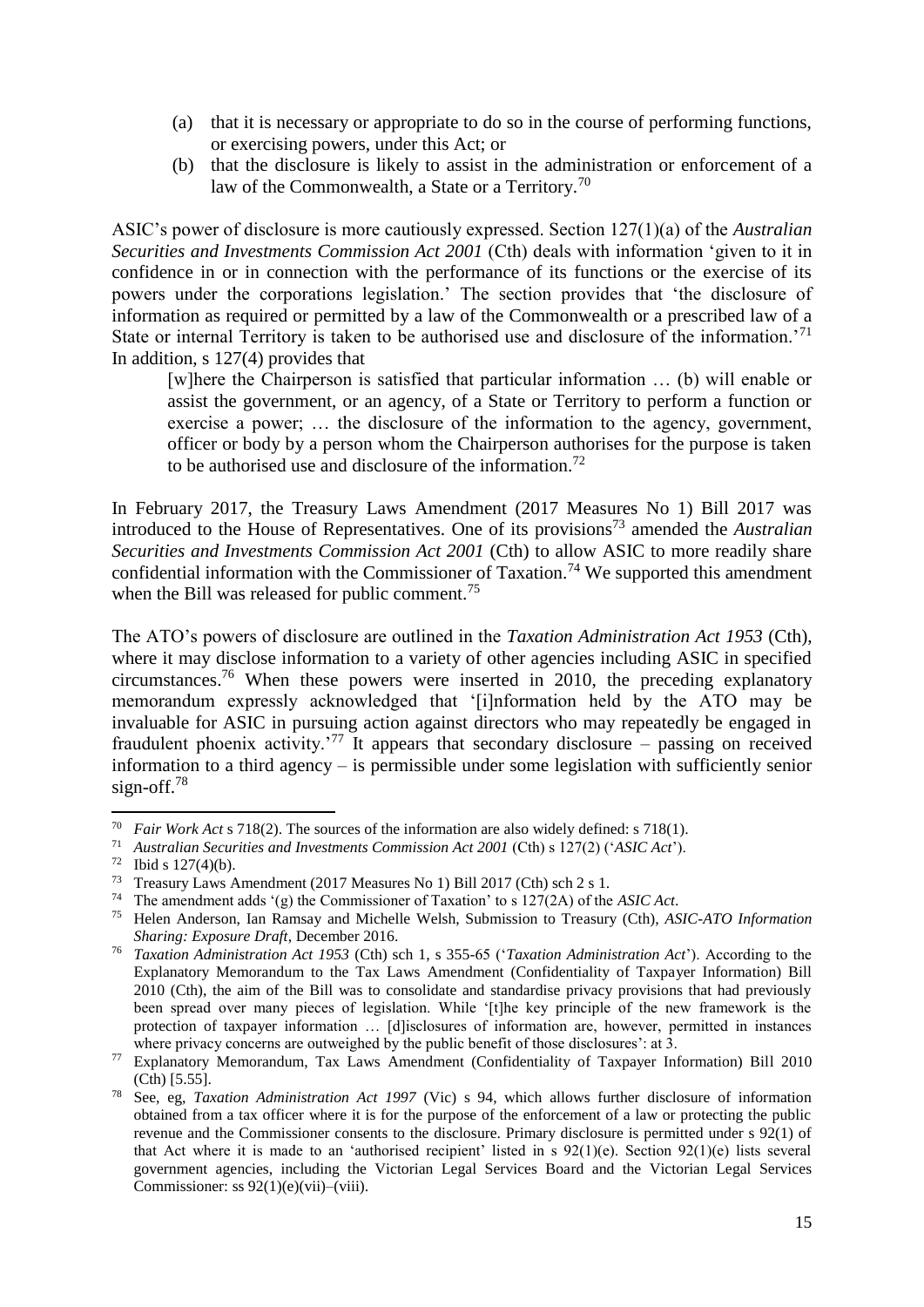Nonetheless, we understand from our discussions with many of those involved in phoenix enforcement that information – confidential or otherwise – does not flow amongst agencies as freely as it might. This issue was raised by the Cole Royal Commission in 2003.<sup>79</sup> It is possible that government agencies adopt a risk-averse approach to sharing information to avoid possible breaches of confidentiality rules. $80$  Many agencies with an interest in phoenix activity are members of the IAPF.<sup>81</sup> The Phoenix Taskforce is now a prescribed taskforce,  $82$ although the membership of the IAPF and the Phoenix Taskforce differ slightly.<sup>83</sup> Taskforce status allows the exchange of tax information within the forum.<sup>84</sup> However, according to the ATO, taskforce status does not permit tax information to be passed on by recipient agencies to others within the forum, or for the ATO to receive information from other agencies.<sup>85</sup> This apparent lack of co-operation led the 2015 SERC Construction Insolvency Report to make a formal recommendation that 'consideration be given to amending confidentiality requirements in statutory frameworks of agencies participating in the Phoenix Taskforce to permit dissemination of relevant information to the ATO.'<sup>86</sup> The Coalition Senators' Additional Comments at the end of that report also noted that:

As these agencies are characterised by a diversity of aims, powers and responsibilities, any changes to the operation of the Taskforce, including the changes to confidentiality requirements outlined in Recommendation 12, would need to be considered by all the relevant agencies and would take time to resolve.<sup>87</sup>

It is possible that Treasury's Bill in late 2016 to allow ASIC to release confidential information to the ATO without the Chairperson's authorisation is in response to the SERC recommendation.<sup>88</sup> It would be highly beneficial to the detection of illegal phoenix activity if this sort of legislative amendment could be made more widely.

<sup>79</sup> Commonwealth, Royal Commission into the Building and Construction Industry, *Final Report: Reform – National Issues Part 2* (February 2003), recommendation 105.

<sup>80</sup> See Australian Law Reform Commission ('ALRC'), *Secrecy Laws and Open Government in Australia*, Report No 112 (2009) [15.54]: '…agency culture can prevent information from being disclosed in situations where disclosure would be lawful and appropriate.' The ALRC went on to quote a 2008 Independent Review Panel examining the *Freedom of Information Act 1992* (Qld): 'Inherent at an organisational level, the urgency of the everyday imperatives in modern government can pull the public sector's information culture towards information protection in the interests of issues management, at the expense of the important but less urgent information goals for transparency in government.'

 $81$  See ATO, above n [59.](#page-10-0)

<sup>82</sup> *Taxation Administration Act* sch 1 s 355-70(12): 'The regulations [*Taxation Administration Regulations 1976* (Cth)] may prescribe a taskforce for the purposes of item 4 of the table in subsection (1). A major purpose of the taskforce must be protecting the public finances of Australia.' Regulation 48 of *the Taxation Administration Regulations 1976* (Cth) contains a current list of prescribed taskforces, including the 'Phoenix Taskforce'.

<sup>83</sup> See ATO, above n [59;](#page-10-0) ATO, *Phoenix Taskforce <[https://www.ato.gov.au/General/The-fight-against-tax-crime/Our](https://www.ato.gov.au/General/The-fight-against-tax-crime/Our-focus/Illegal-phoenix-activity/Phoenix-Taskforce/?=redirected)*[focus/Illegal-phoenix-activity/Phoenix-Taskforce/?=redirected](https://www.ato.gov.au/General/The-fight-against-tax-crime/Our-focus/Illegal-phoenix-activity/Phoenix-Taskforce/?=redirected)>.

<sup>84</sup> *Taxation Administration Act* sch 1 s 355-70(1) item 4, inserted by the *Tax Laws Amendment (Confidentiality of Taxpayer Information) Act 2010* (Cth) sch 1 item 1. The ATO makes the information available to the Taskforce, and member agencies can access that information from the Taskforce. The information can only be used for prescribed taskforce purposes.

<sup>85</sup> Senate Economics References Committee, *Construction Insolvency Report*, above [n 3,](#page-1-1) [5.64].

<sup>86</sup> Ibid, recommendation 12, [5.84].

 $\frac{87}{88}$  Ibid 197.

<sup>88</sup> Another possible reason for the proposed amendment is recommendation 15 of the Senate Economics References Committee's *Corporate Tax Avoidance Report*, above n [11,](#page-2-0) which calls for s 127 of the *ASIC Act* to 'be amended to allow ASIC to share information with the ATO without having to notify the affected person': at [6.74].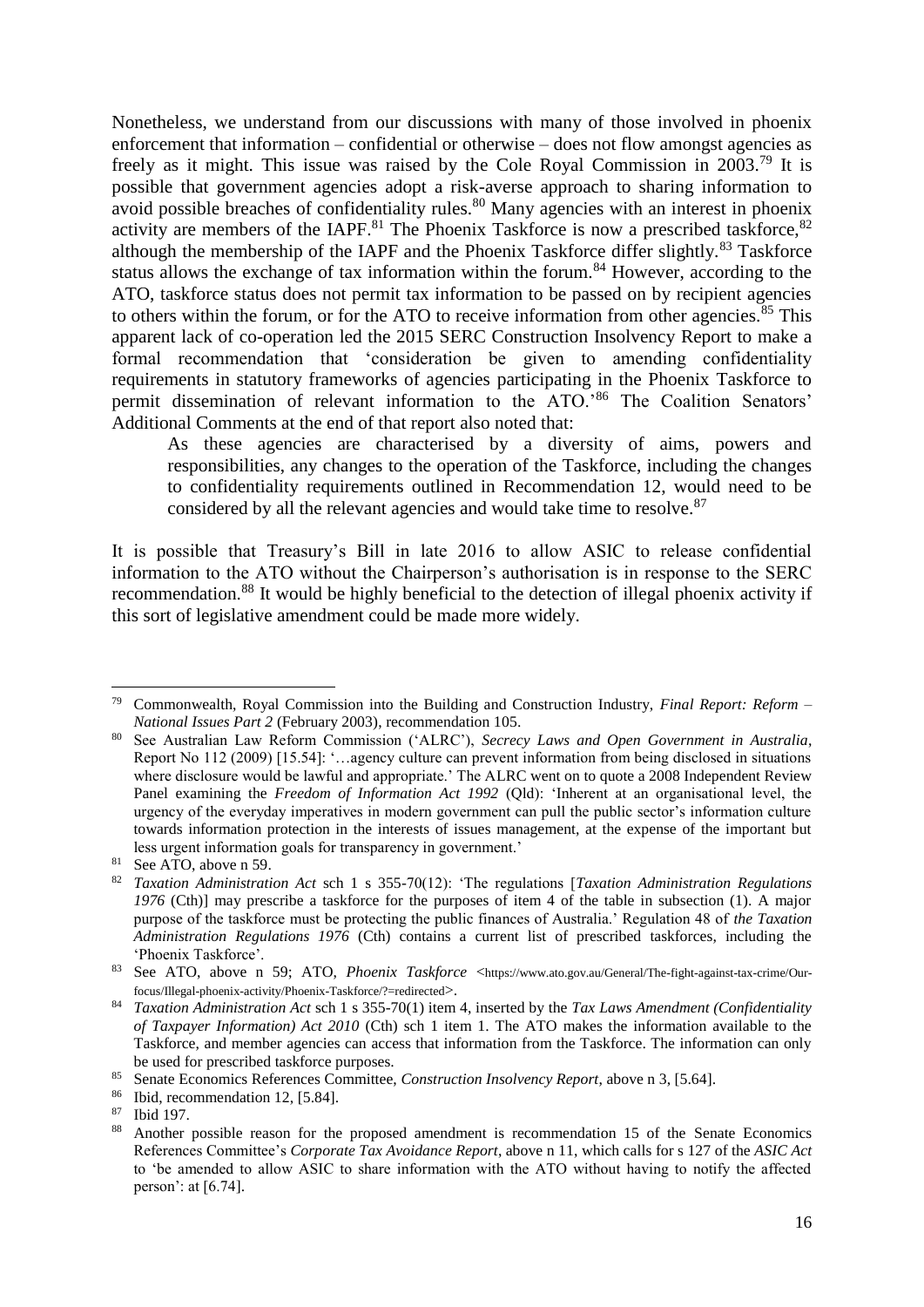<span id="page-16-0"></span>The Phoenix Watchlist, managed by the Registrar of the Australian Business Register (ABR), was established, following an allocation in the May 2013 federal budget, as 'a register of known or suspected phoenix operators'.<sup>89</sup> There was little publicly available information about the watchlist and it appeared to be receiving information only from the ATO.<sup>90</sup> We understand that the phoenix watchlist has not proved to be successful and was to be replaced in 2015 with a 'serial insolvency alert'.<sup>91</sup> However, we have no details about this program or whether it has been implemented.

The ABR could be a useful platform for information sharing between government agencies. The ABR has two portals – ABN Lookup, which is available to the public, and ABR Explorer, which is available to authorised government agencies.<sup>92</sup> The latter is relevant to the present discussion. At present, it allows specified agencies, upon agreeing to various privacy constraints, to access ABR non-public data. This includes the names and addresses of representatives and associates of ABN holders. But even this information is of limited utility because it does not extend to the prior corporate history of those people. This is the crux of illegal phoenix activity – either it is done repeatedly by someone who lacks the ability to make each business a success, or it is done deliberately to shed corporate debts. Prior corporate history is vital information.

If the recommendations about a DIN and improvements to EXAD reporting were adopted,  $93$ ASIC would be in possession of large amounts of highly valuable information. ASIC should be allowed to contribute that information to the ABR Explorer, and that information should then be available to other permitted agencies who can take protective or enforcement action. For example, the ATO could implement pro-active measures, such as surveillance or asking for a security bond where it is highly likely that taxes will remain unpaid. The Department of Employment would benefit in knowing whether they should fund a liquidator to recover from errant directors the Fair Entitlements Guarantee (FEG) payments made to their companies.<sup>94</sup>

ASIC currently provides the ABR with information about companies entering external administration or being deregistered for a variety of reasons, including failure to pay fees.<sup>95</sup> This prompts the ABR to cancel the company's ABN. One innovation that would not require any new legislation would be for the ABR, if it discovered that the people associated with a cancelled ABN were seeking a new ABN, to alert ASIC and other agencies to this activity

<sup>89</sup> Senate Economics References Committee, *Construction Insolvency Report*, above n [3,](#page-1-1) [5.69]. A phoenix watchlist was first recommended in Australian Securities Commission*,* 'Project One: Phoenix Activities and Insolvent Trading – Public Version' (Research Paper 95/01, 13 May 1996) recommendation 16, 81–2.

<sup>90</sup> In its April 2015 submission to the Senate Economics References Committee's *Construction Insolvency inquiry*, the ATO noted that it had 'provided information regarding 154 confirmed Phoenix operator groups with 2,184 linked entities through the Phoenix Watchlist' and that it was working to provide further data in the future: ATO, Submission No 5 to Senate Economics References Committee, *Inquiry into Insolvency in the Australian Construction Industry*, 17 April 2015, [79]. No other submissions by regulators indicated that any intelligence had been provided to the Watchlist, nor have we been able to identify any other publicly available information to that effect.

<sup>91</sup> See ATO, *ABR Advisory Board Minutes – May 2015* (28 July 2016).

<sup>92</sup> Australian Business Register, *ABR Explorer* <<https://abr.gov.au/General-information/Fact-sheets/ABR-Explorer/>>.

<sup>&</sup>lt;sup>93</sup> This would necessitate privacy safeguards and protection for the external administrators against defamation. External administrators enjoy qualified privilege in providing reports of misconduct to ASIC. This protects them from actions for defamation in the absence of malice: *Corporations Act* ss 89, 426, 442E, 535. This is also noted in *ASIC Regulatory Guide 16*, above n [46,](#page-8-1) [16.59].

<sup>&</sup>lt;sup>94</sup> See Department of Employment (Cth), *FEG Recovery Program* [<https://www.employment.gov.au/feg](https://www.employment.gov.au/feg-recovery-programme)[recovery-programme>](https://www.employment.gov.au/feg-recovery-programme).

<sup>95</sup> See *Corporations Act* s 601AB.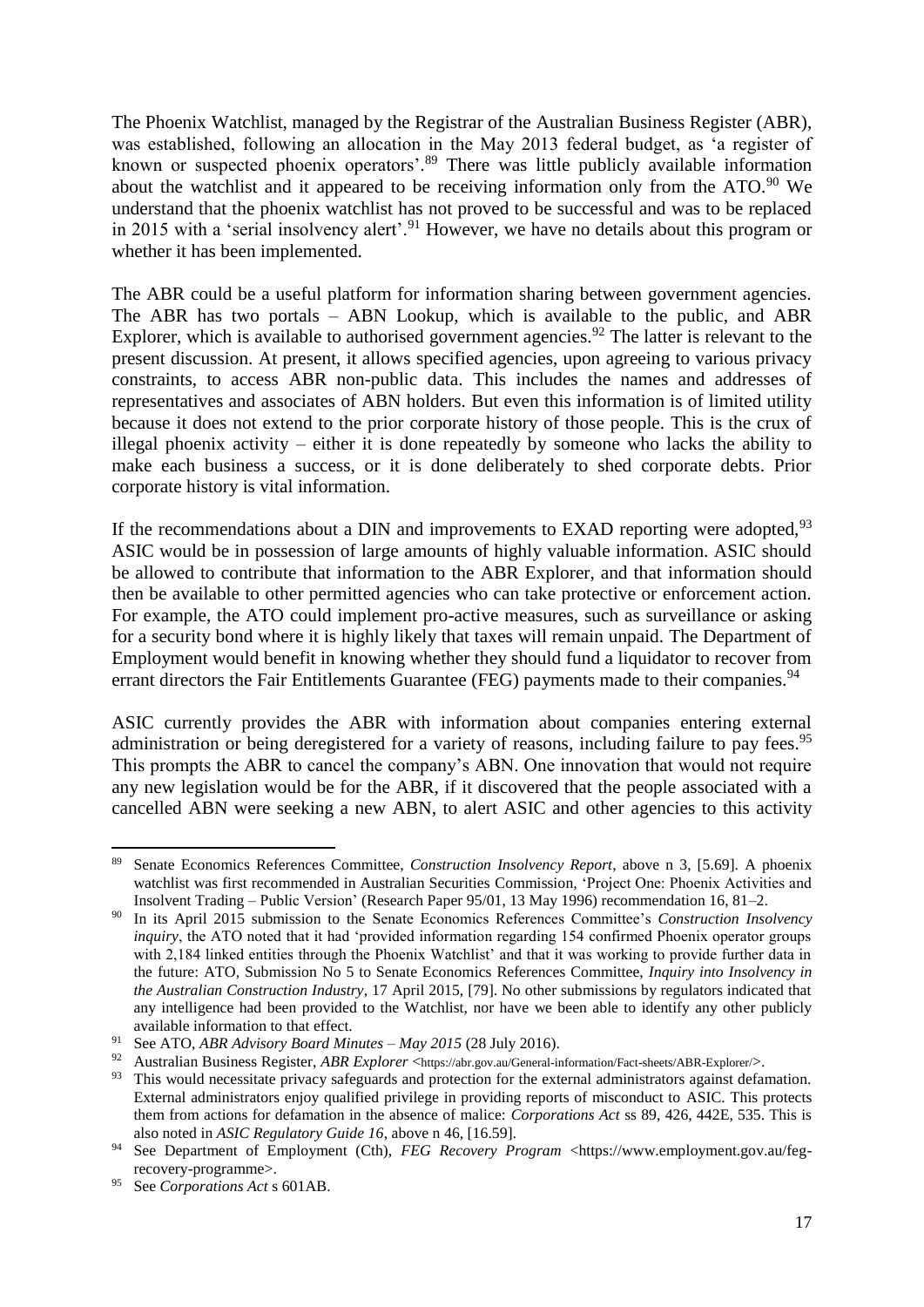under the rubric of the ABR Explorer. This would not involve an implication of wrongdoing but simply adds to the useful intelligence held by ASIC that can guide their surveillance and enforcement activities.

It may also indicate to ASIC that prior companies have been abandoned. This generally involves failure to return documents to ASIC or pay fees. We highlight the issue of abandoned companies here because:

- they may be the locus of wrongdoing that needs the proper attention of a regulator or external administrator;
- abandoned companies may have victims who lack access to the usual means of redress;
- the legislative reforms of 2012, as discussed below, have proven to be inadequate to tackle the problem; and
- these companies may continue to operate to the detriment of many.

Some solvent companies may be abandoned after paying out all their debts and not be liquidated, for example by those who are entering retirement. This could be because of ignorance or to avoid the cost of the winding up process. However, we believe that abandoned companies can also facilitate illegal phoenix activity that is likely to go undetected because they are not the subject of much regulatory scrutiny.

In 2014-15, 7,044<sup>96</sup> companies entered liquidation. This represented only 6.2% of the 112,714 $97$  companies that were deregistered in that year.  $98$  ASIC has informed us<sup>99</sup> that of the remaining companies, 42,059 were deregistered at ASIC's instigation under s 601AB of the *Corporations Act.* Of these, about 89.4%,<sup>100</sup> or 37,600 companies, are believed to have been wound up pursuant to s 601AB(1) for failure to respond to a return of particulars, lodge documents and carry on a business or pursuant to s 601AB(1A) for failure to pay fees. In 2015-2016, there were a total of  $123,050$  deregistered companies,<sup>101</sup> but we do not have the abandoned company figure for that year.

Since 2012, ASIC has had the power to wind up abandoned companies so that their employees can access the  $FEG^{102}$  but in 2014–15 ASIC used its powers to appoint liquidators to just 31 companies. $103$ 

A problem with abandoned companies is that they are not subject to the scrutiny of a liquidator. Because there may be unpaid taxes and unpaid employee entitlements by these

<sup>1</sup> <sup>96</sup> See ASIC, *Australian Insolvency Statistics: Series 1 – Companies Entering External Administration,*  January 1999–November 2016, Table 1.3 [<http://download.asic.gov.au/media/4127067/asic-insolvency](http://download.asic.gov.au/media/4127067/asic-insolvency-statistics-series-1-published-january-2017.pdf)[statistics-series-1-published-january-2017.pdf>](http://download.asic.gov.au/media/4127067/asic-insolvency-statistics-series-1-published-january-2017.pdf). This figure has been calculated by aggregating the annual figures for '[c]ourt wind-up' and '[c]reditors wind-up' in 2014–15.

<sup>97</sup> ASIC, *Annual Report 2014–2015* (15 October 2015) 66.

<sup>&</sup>lt;sup>98</sup> Note that the year of liquidation and the year of deregistration may not correspond exactly. However, these statistics give a sense of the scale of liquidations compared to deregistrations.

<sup>&</sup>lt;sup>99</sup> Email from Adrian Brown of ASIC to Helen Anderson, 18 March 2016.

<sup>100</sup> Ibid.

<sup>101</sup> ASIC, *Annual Report 2015-2016* (14 October 2016) 86.

<sup>102</sup> *Corporations Act* s 489EA, inserted by *Corporations Amendment (Phoenixing and Other Measures) Act 2012* (Cth) sch 1 item 1.

<sup>103</sup> ASIC, 'ASIC Winds Up 12 Abandoned Companies that Owed More than \$335,000 in Employee Entitlements' (Media Release, 15-164MR, 30 June 2015).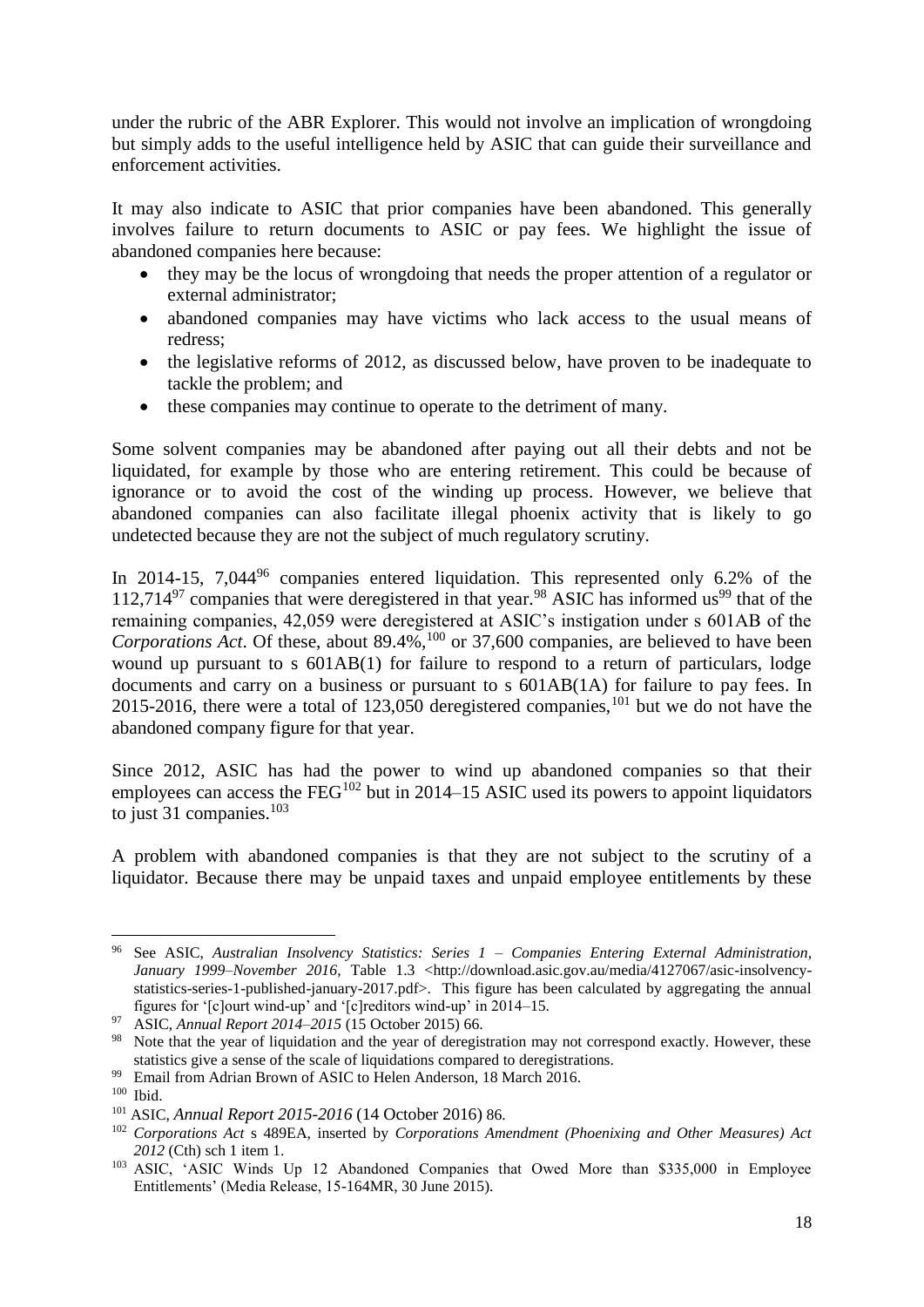abandoned companies, ASIC should ensure that information about the companies *and* their directors is shared with other regulators prior to the company being deregistered.

Under s 601AB(3) of the *Corporations Act*, if ASIC decides to deregister a company it must not only give notice of the proposed deregistration to the company and its directors, it must also publish notice of the proposed deregistration at least two months before it occurs. When publishing notice of the deregistration ASIC provides the name of the company and its ACN.<sup>104</sup> However, the notice does not contain the details of the company's directors. Information about the directors of a company can be important in the context of illegal phoenix activity where individuals may be a director of more than one company.

Accordingly, in addition to publishing the notice required under s 601AB(3), ASIC should notify other members of the Phoenix Taskforce of the names of a company's directors prior to ASIC deregistering the company. This allows these other members of the Taskforce to check their own databases to ascertain if there are any matters of concern, for example, outstanding debts, that would mean that deregistration should not proceed.

The risk that insufficient oversight of the deregistration process may be facilitating illegal phoenix activity was identified more than 20 years ago in the ASC's 1995 research paper into phoenix activities and insolvent trading:

Importantly it would appear that approximately 92% of Phoenix companies are deregistered under the ASC's section 574 program [the predecessor to s 601AB of the *Corporations Act*].

Effectively the ASC is unintentionally assisting Phoenix offenders to escape prosecution and detection by deregistering the company and closing off the trail. This is particularly the case in circumstances where debts may be many, but small and no creditor action is taken to place the company under administration.

A review of the objectives and goals of the s 574 program should be undertaken … Some of the areas covered in this review of the s 574 program could include:

- should the ASC require a certificate from all directors before deregistering a company that no creditor has been left unpaid?
- what impact would this have upon the important database cleaning functions of the s 574 program?

While it was not within the scope of this research to examine the operation of the s 574 program we provide recommendations as follows:

Recommendation 13: That a detailed examination of the s 574 program's objective and outcomes be undertaken with a view to addressing Phoenix activity.<sup>105</sup>

Despite this problem having been identified in 1995, there is still a significant risk that deregistration of Oldcos may be effectively 'writing off' debts to creditors and employees on a large scale, as a result of the lack of scrutiny of abandoned companies.

1

<sup>&</sup>lt;sup>104</sup> See ASIC, *Insolvency Notices* [<http://asic.gov.au/regulatory-resources/insolvency/insolvency-notices/>](http://asic.gov.au/regulatory-resources/insolvency/insolvency-notices/).

<sup>105</sup> Australian Securities Commission, above [n 89,](#page-16-0) 75.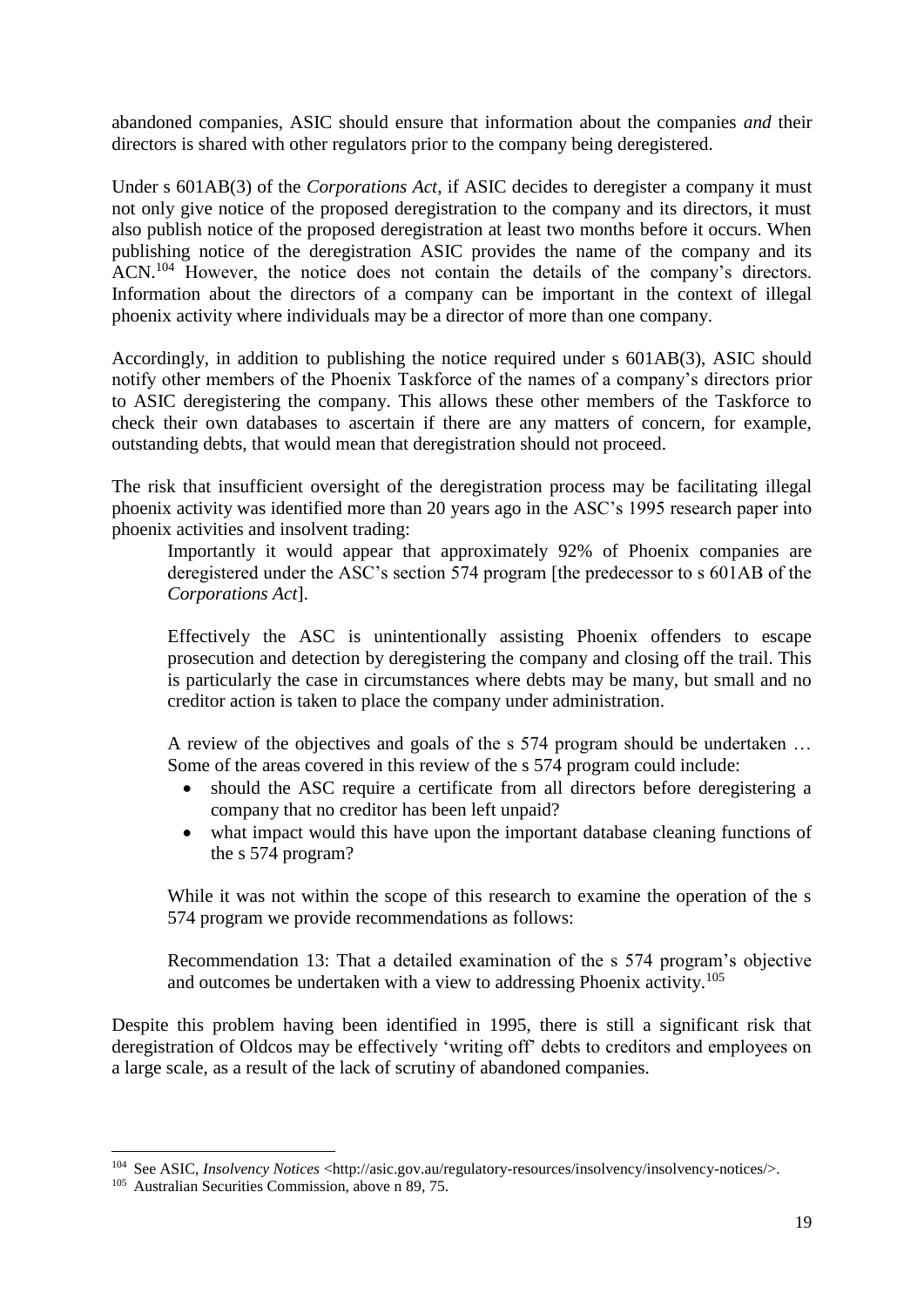<span id="page-19-0"></span>The matter of Leigh Alan Jorgensen<sup>106</sup> provides a good example of the importance of regulators sharing information about the deregistration of companies. On 19 June 2015, the Federal Circuit Court ordered that a company of which Mr Jorgensen was the sole director and shareholder, ACN 156 455 828 Pty Ltd (trading as 'Trek North Tours'), pay a pecuniary penalty in the sum of \$55,000 to the Commonwealth for failure to pay employee entitlements under the *Fair Work Act*. <sup>107</sup> ASIC alleges that in February 2016 Mr Jorgensen lodged a Form 6010 with ASIC to voluntarily deregister ACN 156 455 828 Pty Ltd in which he allegedly falsely and misleadingly claimed the company had no outstanding liabilities. Mr Jorgensen has been charged with contravening s 1308(2) of the *Corporations Act* and was due to appear in the Cairns Magistrates Court on 21 March 2017. ASIC was able to take action against Mr Jorgensen because of a tip-off from the FWO about the outstanding penalty ordered against ACN 156 455 828 Pty Ltd.<sup>108</sup> This should happen as a matter of course. ASIC should notify other regulators of directors applying for deregistration and other regulators should check their databases for any outstanding liabilities. If there are outstanding liabilities, the matter should be referred immediately to the appropriate regulator for enforcement action.

It is time to review the wider dissemination of the data that might identify illegal phoenix activity. A review should reveal whether new law is needed or simply more and better attempts by regulatory agencies to use the information exchange powers that they already have. The Draft Report of the Productivity Commission's inquiry into data availability and its use does not appear to contain anything relevant to the detection of illegal phoenix activity.<sup>109</sup>

#### **Recommendation 5: Increase data sharing between regulators**

- The recommendation of the 2015 SERC Construction Insolvency Report that 'consideration be given to amending confidentiality requirements in statutory frameworks of agencies participating in the Phoenix Taskforce to permit dissemination of relevant information to the ATO' should be implemented, and these amendments should be extended so that information can be given to other agencies via the Australian Business Register.
- The disclosure laws under the *Fair Work Act* should be considered as a possible template for information disclosure generally.
- The ABR should be directed to alert ASIC and other agencies, via the ABR Explorer, if it discovers that the people associated with a cancelled ABN are seeking a new ABN.
- Prior to deregistering a company, ASIC should notify other members of the Phoenix Taskforce of the name and ACN of the company *and* the names and DINs of its directors. Upon notification, the other members of the Phoenix Taskforce should search their databases to check whether the company or its directors have outstanding liabilities and, if so, refer the matter for enforcement action.

<sup>1</sup> <sup>106</sup> ASIC, 'Former Company Director Charged with Making False or Misleading Statements' (Media Release, 17-023MR, 6 February 2017).

<sup>&</sup>lt;sup>107</sup> Fair Work Ombudsman v Trek North Tours (No 2) [2015] FCCA 1801. The Federal Circuit Court also ordered, *inter alia*, that Jorgensen pay a pecuniary penalty in the sum of \$12,000 to the Commonwealth on the basis that he was involved in the company's contraventions pursuant to s 550(1) of the *Fair Work Act*.

<sup>108</sup> ASIC, above n [106.](#page-19-0)

<sup>109</sup> Productivity Commission, *Data Availability and Use: Draft Report* (2016). Its terms of reference are broad enough to encompass the matters raised in Chapter 1 of this report: at v–vii.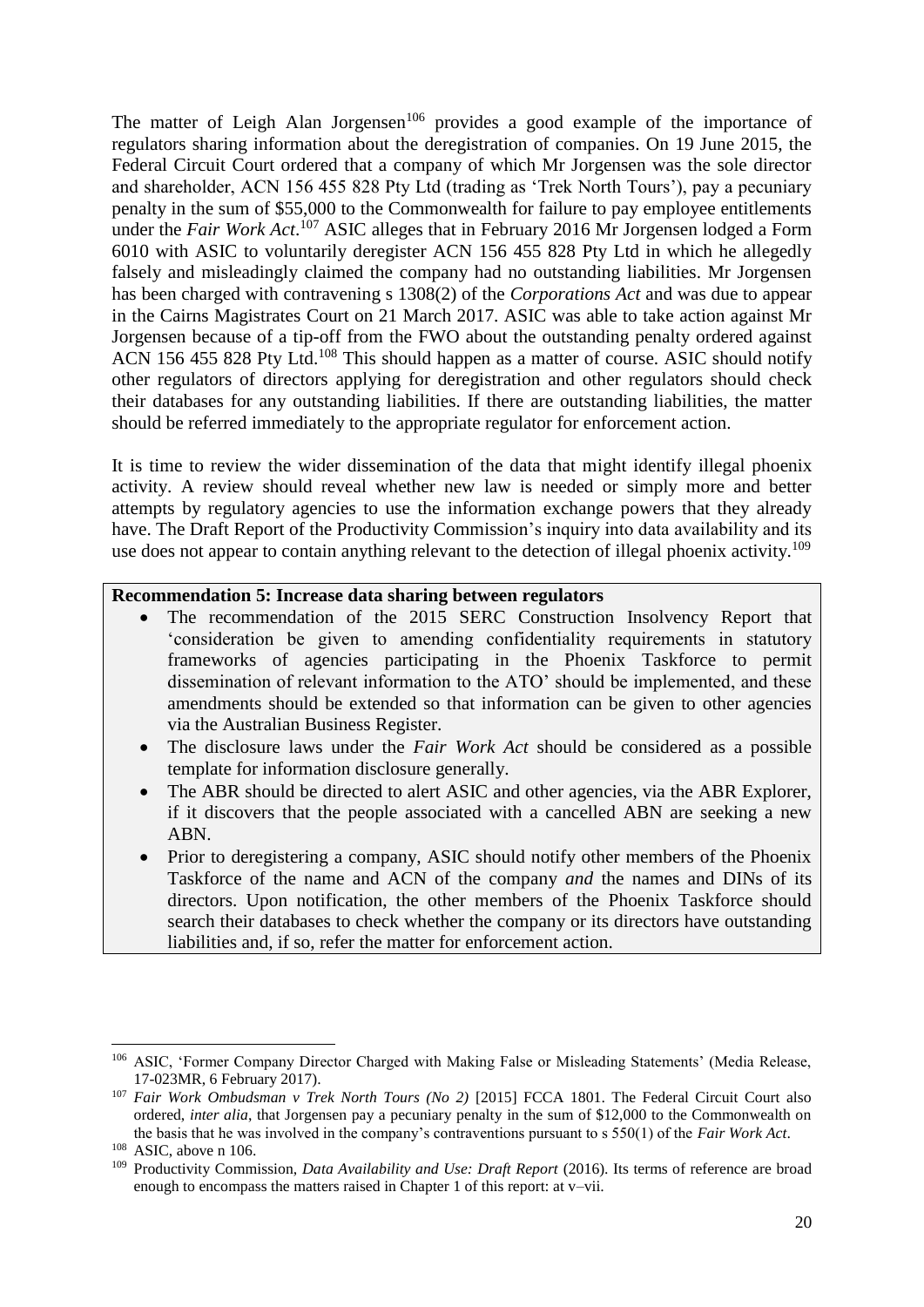## **Recommendation 6: Make ASIC's registry data more accessible to the public**

An ounce of prevention is worth a pound of cure, so the saying goes. Potential victims of illegal phoenix activity can avoid being hurt by equipping themselves with information. This has the capacity to reduce the demand for later enforcement action by regulators. The abuse of the corporate form through phoenix activity is able to exist partly because of its ability to masquerade as a legitimate business rescue. The more information that is in the hands of creditors and employees before the event, the more likely it is that illegal phoenix activity will lose its appeal. $110$ 

Currently, illegal phoenix activity is simply too easy and too profitable for many offenders to resist, since it is unlikely that anyone will 'join the dots'. Creditors have little chance of detecting directors' history of repeated phoenix activity from publicly available records about the company they are presently dealing with. There is limited information available without charge on ASIC's databases. Even if company documents are bought, a search of its documents does not reveal the past corporate history of its directors or other company officers.

We are not the only ones calling for ASIC information to be widely available. The Senate Economics References Committee looking at ASIC's performance in 2014 recommended that ASIC 'promote "informed participation" in the market by making information more accessible and presented in an informative way.'<sup>111</sup> The lack of easily locatable information about directors' prior corporate history cannot be justified as 'red-tape reduction'. The information is already there. It simply needs to be collated from existing document lodgements and made available by ASIC. Nor is the information confidential. It is already in the public domain, and with enough searching and paying for documents, a creditor would be able to locate it. Indeed, credit reporting agencies can piece the information together if creditors are prepared to pay for it, and larger suppliers commonly use their services for this purpose.

The parties who lack access to information but for whom information is crucial for selfprotection are independent contractors and other small unsecured trade creditors for whom paid credit searching may not be economical. Because these parties are unable to enforce their debts directly once the company enters liquidation,  $112$  any recovery they receive is at the lowest rank of unsecured creditor. This typically is less than 11 cents in the dollar.<sup>113</sup> These parties need information *before* any contract is entered into<sup>114</sup> so that a decision can be made whether to do business with this company at all and if so, what price to charge. Once again,

**<sup>.</sup>** <sup>110</sup> For example, the Senate Economics References Committee noted that 'information is critical in inhibiting illegal phoenix activity and in preventing small-scale insolvencies turning into larger collapses': Senate Economics References Committee, *Construction Insolvency Report*, above n [3,](#page-1-1) [12.15].

<sup>111</sup> Senate Economics References Committee, *Performance of ASIC Report*, above n [49,](#page-8-0) recommendation 39, [22.28].

<sup>112</sup> *Corporations Act* s 471B.

<sup>113</sup> ASIC, *Report 507: Insolvency Statistics – External Administrators' Reports (July 2015 to June 2016)* (December 2016): '[i]n 97% of cases, the dividend estimate was less than 11 cents in the dollar': at 7. This was also the case in 2014–15 and 2013–14.

<sup>&</sup>lt;sup>114</sup> ASIC does allow interested parties to register under their Company Alert system, which sends a message when a specified company lodges various documents, including those relating to changes of director and external administration: see ASIC, *Alerts* [<http://asic.gov.au/online-services/alerts/>](http://asic.gov.au/online-services/alerts/). However, the person seeking the information must still pay to obtain the document. In addition, the alert expires annually unless renewed.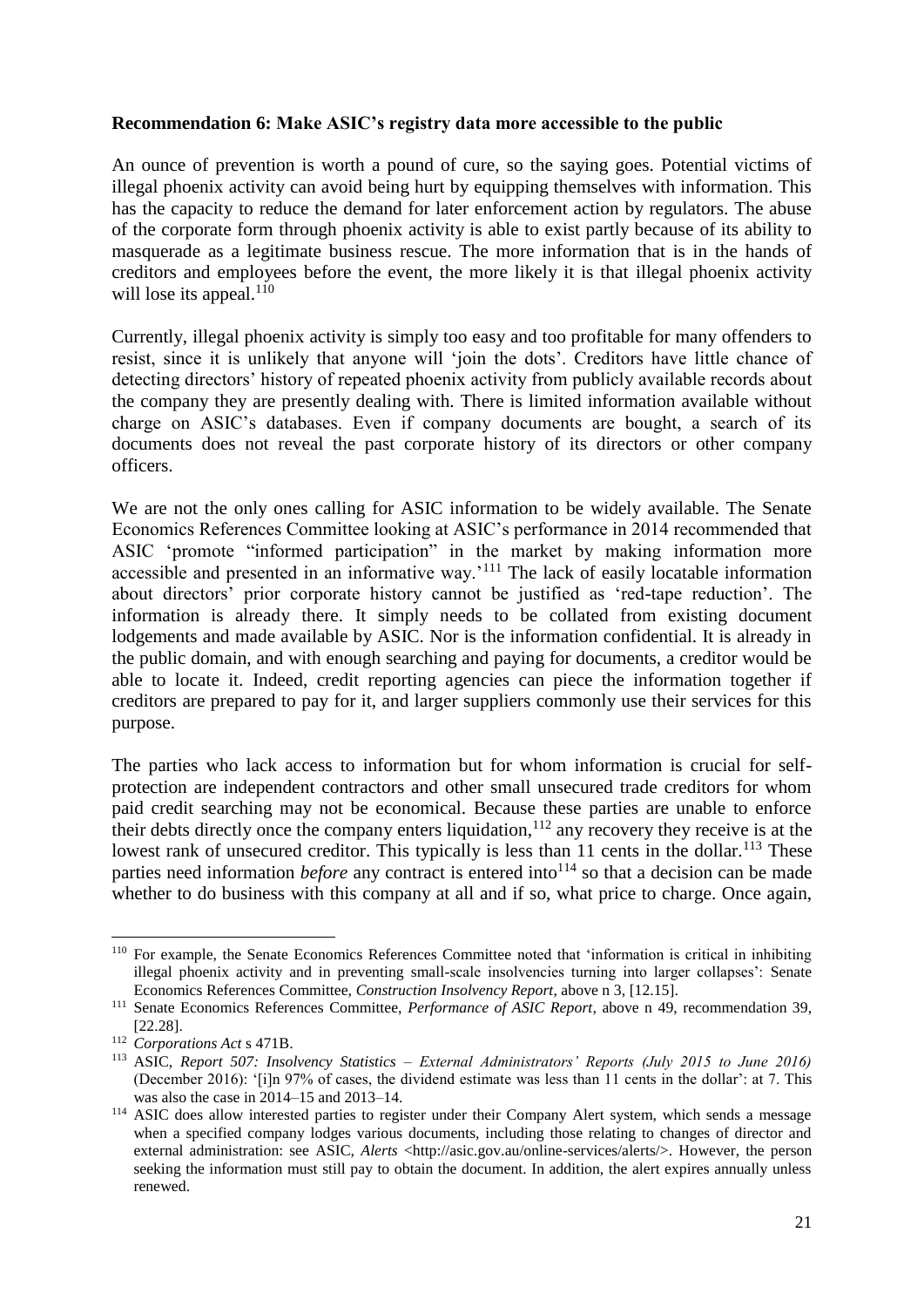this lack of information was highlighted by the 2015 SERC Construction Insolvency Report, and their first recommendation was that

ASIC conduct a review of administrators' and liquidators' reporting requirements and the range and extent of information it requires to be reported and, where necessary, make changes that will ensure the regulator is able to fully inform itself, the Parliament and the public with complete, relevant and up-to-date data on insolvencies.<sup>115</sup>

This was followed up with recommendations about 'early warning to industry participants about repeat and concerning insolvent practices<sup>'116</sup> and 'that regulators increase engagement efforts with industry participants aimed at increasing and enhancing information flows.'<sup>117</sup> Of particular importance is their recommendation 'that ASIC and Australian Financial Security Authority company records be available online *without payment of a fee*.'<sup>118</sup>

<span id="page-21-0"></span>The Australian Government has abandoned its plans to privatise the ASIC registry. However, it is important not to equate the decision to abandon the privatisation of the ASIC registry with a decision to make ASIC information free-of-charge. Indeed, the fact that the decision to abandon privatisation was made on financial grounds<sup>119</sup> raises a question about whether the government would be willing to forego the significant revenue generated from ASIC registry fees.<sup>120</sup> ASIC and the government need to take the next step of providing free-of-charge access to information in the ASIC registry, for the reasons set out below.

First, providing free-of-charge access to ASIC registry information appears to be required by the government's policy for 'Better and More Accessible Digital Services',<sup>121</sup> including its Public Data Policy.<sup>122</sup> The government's *Public Data Policy Statement* provides that Australian Government entities will 'where possible, make data available with free, easy to use, high quality and reliable Application Programming Interfaces' and 'only charge for specialised data services and, where possible, publish the resulting data open by default.<sup>'123</sup> As CPA Australia CEO Alex Malley observed, privatisation of the ASIC registry 'has always been in conflict with the government's own open data policy which commits to release nonsensitive data as open by default.<sup>'124</sup>

<span id="page-21-1"></span>Second, making corporate registry information available free-of-charge is consistent with the approach being taken to this issue overseas. Mr Malley remarked in response to the government's decision to abandon its plans to privatise the ASIC Registry, '[t]he challenge ahead is that registry information that is free in other comparable jurisdictions like the USA,

<sup>115</sup> Senate Economics References Committee, *Construction Insolvency Report*, above n [3,](#page-1-1) recommendation 1, [2.62].

<sup>&</sup>lt;sup>116</sup> Ibid recommendation 4, [2.65].

 $117$  Ibid recommendation 14, [5.86].

<sup>118</sup> Ibid recommendation 39, [12.41] (emphasis added).

<sup>119</sup> See Lucy Battersby, 'Government Abandons Plans to Outsource ASIC Registry', *The Sydney Morning Herald* (Sydney), 19 December 2016.

<sup>120</sup> ASIC, *Annual Report 2015-2016* (14 October 2016), 26: '[i]n 2015–16, ASIC raised \$876 million for the Commonwealth in fees and charges, an increase of 6.4% from 2014–15. The increase in revenue is driven by continued net company growth coupled with fee indexation.'

<sup>&</sup>lt;sup>121</sup> The Liberal Party of Australia, *The Coalition's Policy for Better and More Accessible Digital Services* (June 2016).

<sup>&</sup>lt;sup>122</sup> Department of the Prime Minister and Cabinet (Cth), *Public Data Policy* [<https://www.dpmc.gov.au/public](https://www.dpmc.gov.au/public-data/public-data-policy)[data/public-data-policy>](https://www.dpmc.gov.au/public-data/public-data-policy).

<sup>&</sup>lt;sup>123</sup> Australian Government, *Australian Government Public Data Policy Statement* (7 December 2015).

<sup>124</sup> Battersby, above n [119.](#page-21-0)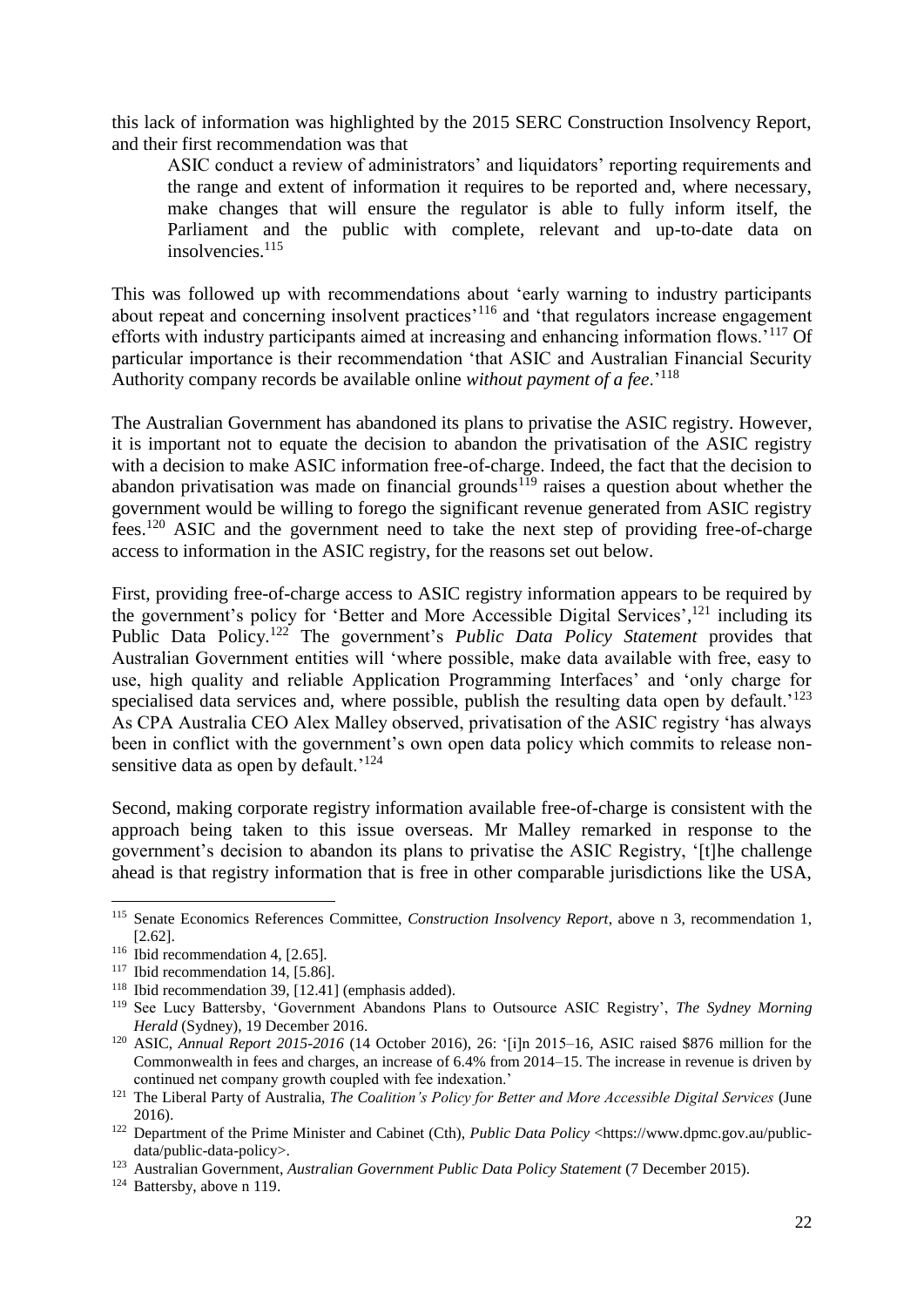UK and New Zealand is expensive and difficult to access here. That's something that needs to be addressed.'<sup>125</sup> Increased transparency in Australia would follow the trend set in European Union countries<sup>126</sup> and the UK.<sup>127</sup> According to UK Secretary of State for Business, Innovation and Skills, the Rt Hon Dr Vince Cable,

[t]he government firmly believes that the best way to maximise the value to the UK economy of the information which Companies House holds, is for it to be available as open data. By making its data freely available and free of charge, Companies House is making the UK a more transparent, efficient and effective place to do business.<sup>128</sup>

UK Companies House still charges small fees to access certain more detailed documents about companies, such as £1 for a 'company record' or 'mortgage statement'.<sup>129</sup> However, a large amount of basic information is now free-of-charge via a user friendly-search engine,  $130$ including: an overview of the company and its status; its filing history with hyperlinks to the corresponding PDF documents; a list of active and resigned officeholders; and insolvency information, among other details. It is possible to search for either a company or an officer and then click into the company or officer to determine which officers are associated with which companies and vice versa. Importantly, the register indicates whether officers are disqualified and provides basic details of the disqualification.

France has recently announced the introduction of an online, publicly accessible, register of trusts containing information about the trust and its trustees, settlors and beneficiaries.<sup>131</sup> Providing transparency about trusts is intended to end 'use of shell companies for tax evasion, money laundering and financing illicit activities.'<sup>132</sup>

Third, there is now a mounting body of evidence indicating that open data adds significant value to the economy. Lateral Economics estimates the potential value of open data (including government, research, private and business data) to the Australian economy at up to \$64 billion per annum,<sup>133</sup> while PwC estimates that data-driven innovation added an estimated \$67 billion in new value to the Australian economy in 2013, leaving another \$48 billion in unrealised potential value.<sup>134</sup> PwC concludes that '[g]overnment should prioritise the provision of open data as a key input for the Australian economy and provide senior

<sup>125</sup> Ibid.

<sup>126</sup> See European Union, *Insolvency Registers* [<https://e-justice.europa.eu/content\\_insolvency\\_registers-110](https://e-justice.europa.eu/content_insolvency_registers-110-en.do) [en.do>](https://e-justice.europa.eu/content_insolvency_registers-110-en.do): 'The information and documents you can find in these registers [national insolvency registers] should be *available for free.*'

<sup>&</sup>lt;sup>127</sup> See UK Companies House, 'Launch of the New Companies House Public Beta Service' (News Story, 22 June 2015): '[i]n line with the government's commitment to free data, Companies House is pleased to announce that all public digital data held on the UK register of companies is now accessible free of charge, on its new public beta search service. This provides access to over 170 million digital records on companies and directors including financial accounts, company filings and details on directors and secretaries throughout the life of the company.'

<sup>128</sup> UK Department for Business, Innovation & Skills, 'Free Companies House Data to Boost UK Economy' (Press Release, 15 July 2014).

<sup>129</sup> For information on UK Companies House's services and fees, see: UK Companies House, *About Our Services* [<https://www.gov.uk/government/organisations/companies-house/about/about-our-services>](https://www.gov.uk/government/organisations/companies-house/about/about-our-services).

<sup>&</sup>lt;sup>130</sup> See UK Companies House, *Search the Register* [<https://beta.companieshouse.gov.uk/>](https://beta.companieshouse.gov.uk/).

<sup>131</sup> Decree No 2016-567 of 10 May 2016 (France) JO, 11 May 2016, 0109.

<sup>&</sup>lt;sup>132</sup> Press release of the Finance and Public Accounts Ministry of 11 May 2016, cited in Kramer Levin Naftalis & Frankel LLP, *Creation in France of a Public Register of Trusts* (20 May 2016).

<sup>&</sup>lt;sup>133</sup> See Lateral Economics, *Open for Business: How Open Data Can Help Achieve the G20 Growth Target* (June 2014) 32.

<sup>134</sup> See PricewaterhouseCoopers, *Deciding with Data: How Data-Driven Innovation is Fuelling Australia's Economic Growth* (September 2014) 1.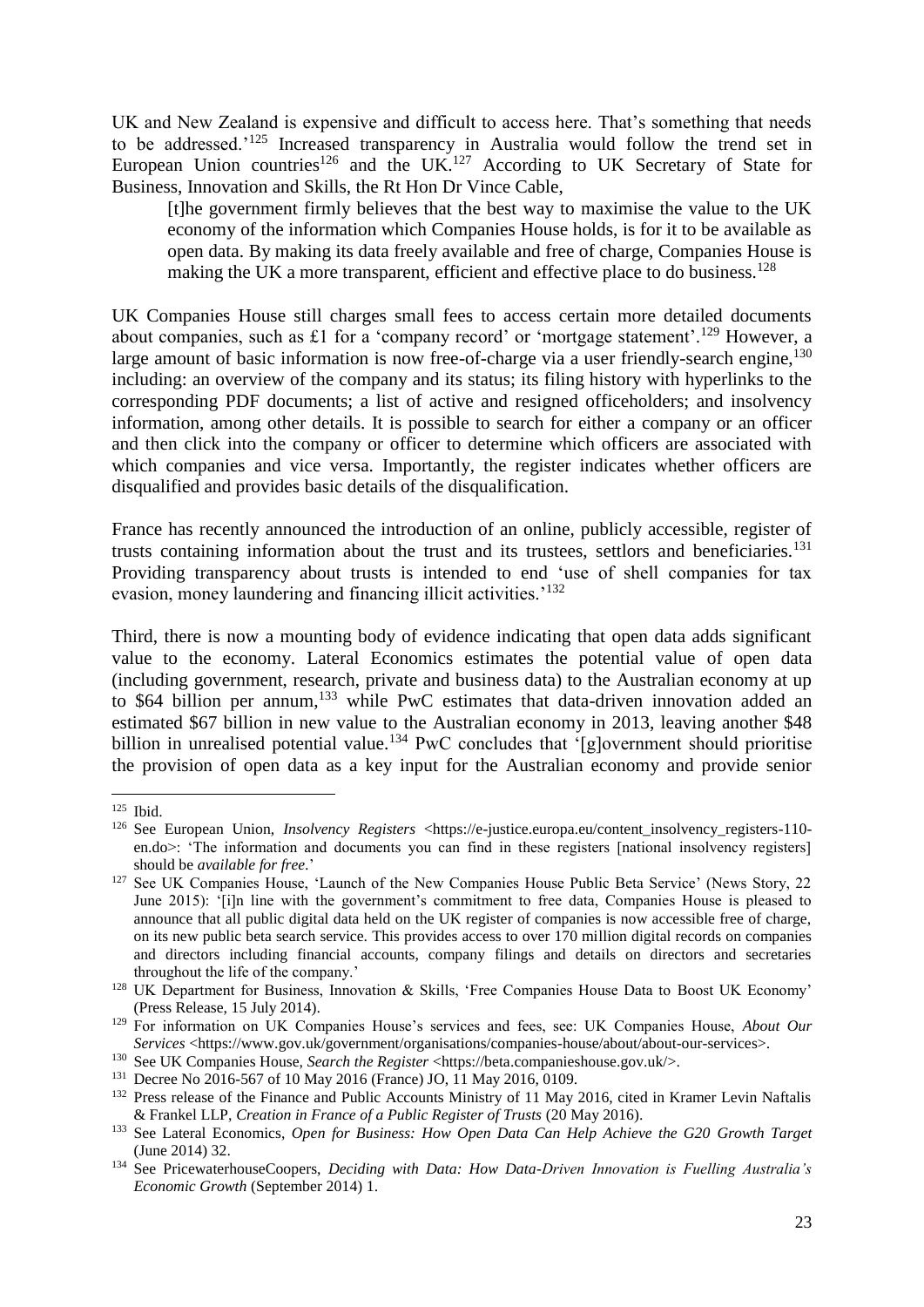political leadership to "get on with it" in order to support wider innovation by other players.'<sup>135</sup> The World Bank notes that '[w]hile sources differ in their precise estimates of the economic potential of Open Data, all are agreed that it is potentially very large' and 'governments should consider how to use their Open Data to enhance economic growth, and should put in place strategies to promote and support the use of data in this way.<sup>136</sup>

A report by the Australian Bureau of Communications Research in February 2016, which estimates the value of Open Government Data to the Australian economy at up to \$25 billion per year, concluded that '[w]hile there is little consensus on the magnitude of the economic benefits of open government data sets, it is apparent that they provide substantial current and potential net benefits to the economy and society.'<sup>137</sup> The Bureau consulted with the Securities Industry Research Centre of Asia-Pacific ('SIRCA') in the process of preparing the report, which made the following comment in regard to ASIC's data provision practices:

SIRCA believes ASIC's current model of data provision is limiting innovation; information is only provided on the title of a document with a pay-per-view model for access. There is a significant information asymmetry here—only the holders of data know what is there, while the users don't have the full picture. With limited information, the opportunities for innovation are not fully understood, and hence the potential business case for opening the data is limited. Fully readable and searchable data would be preferred, noting that similar institutions overseas do provide this service for free to encourage financial system innovation.<sup>138</sup>

While there are many good reasons for providing better access to corporate registry information, confidentiality restrictions may prevent the disclosure of some information. ASIC's Regulatory Guide 103 'Confidentiality and Release of Information'<sup>139</sup> outlines the practices it has adopted in relation to disclosure of information based on its reading of the High Court's decision in *Johns v Australian Securities Commission*. <sup>140</sup> However, we note that Regulatory Guide 103 has not been updated for over 20 years. As a preliminary step towards wider availability of free information, we recommend that ASIC review and clarify its ability to disclose information about companies and their directors and update its regulatory guidance accordingly.

Any initiatives to publicise information about company directors must also comply with the provisions of the *Privacy Act 1988* (Cth) which was amended in 2012.<sup>141</sup> The Act only covers the information of individuals, not companies, and as far as the individuals are concerned, identity verification is not covered by the *Privacy Act*. <sup>142</sup> The Australian Privacy Principles, which form part of the Act, $143$  do allow an organisation to adopt a government related

<sup>135</sup> Ibid.

<sup>136</sup> The World Bank, *Open Data for Economic Growth* (25 June 2014) [45].

<sup>137</sup> Bureau of Communications Research, Department of Communications and the Arts (Cth), *Open Government Data and Why It Matters Now* (February 2016) 33.

<sup>138</sup> Ibid.

<sup>&</sup>lt;sup>139</sup> ASIC, *Regulatory Guide 103: Confidentiality and Release of Information* (issued 27 November 1995, updated 26 February 1996) 2.

<sup>&</sup>lt;sup>140</sup> (1993) 178 CLR 408. This case concerned the disclosure to a Royal Commission of information obtained via a private examination by an ASC officer, which was later revealed in the Royal Commission's publicly available transcripts.

<sup>141</sup> *Privacy Amendment (Enhancing Privacy Protection) Act 2012* (Cth).

<sup>142</sup> See David Francis, 'Summary of the Impact of the Amendments to the Privacy Act' (2014) 21(5) C*redit Management in Australia* 8, 8.

<sup>143</sup> *Privacy Act 1988* (Cth) sch 1.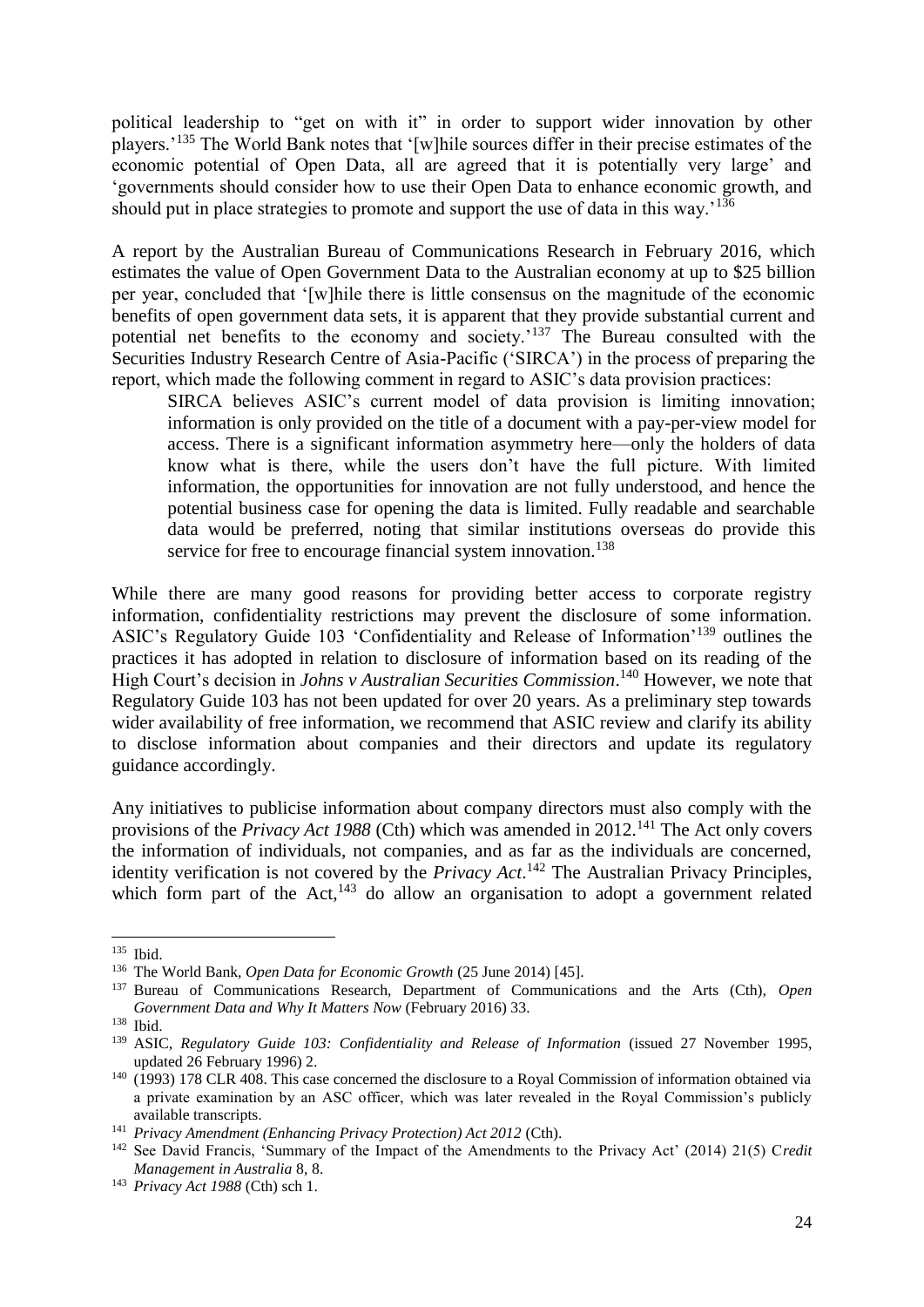identifier of an individual as its own identifier if to do so is authorised by an Australian law or a court or tribunal order.<sup>144</sup> Information about prior corporate histories of directors would be covered by the *Privacy Act* and must comply with both Australian Privacy Principles, as well as the credit reporting provisions<sup>145</sup> of the Act where that information is publicly disseminated by credit reporting agencies.

However, exemptions from provisions of the *Privacy Act* can be obtained, and there should be further exploration of what might be possible here in relation to corporate history information.

## **Recommendation 6: Make ASIC's registry data more accessible to the public**

- Australia should follow the lead set in the United Kingdom and some European countries by allowing free searches of lodged company and director information.
- ASIC should review and clarify its ability to disclose information about companies and their directors and update its regulatory guidance accordingly.
- Where necessary, exemptions should be made to the *Privacy Act* to allow easy searching and location of directors' corporate histories.

## **Recommendation 7: Improve the accessibility of ASIC's disqualified persons register**

There should be easy and free public access to information about people who have been disqualified from managing corporations. At present, it is difficult for creditors, employees and taxation authorities to check whether company managers are or have been disqualified by ASIC or the courts and on what grounds. If this information were more easily accessible, it would enable these parties to better protect themselves against company managers who have shown a tendency to engage in illegal phoenix activity or other forms of corporate and financial wrongdoing. Here, we recommend establishing a free-of-charge, easily searchable online register that facilitates access to information on disqualified directors.

<span id="page-24-0"></span>Currently, there are two ways to obtain information on whether a person has been disqualified from managing corporations, provided the name of the person is known, rather than just the name of the company or companies with which they are affiliated. One way is to search for the person's name in ASIC's 'Banned & Disqualified' registers on the ASIC Connect website.<sup>146</sup> The other way is to search for the person's name in ASIC's 'Banned and Disqualified Persons Dataset' on data.gov.au.<sup>147</sup> These sources provide information on the duration of the disqualification period and the address of the disqualified person. From the ASIC Connect website, it is also usually possible to purchase a copy of the banning documents, which start at \$19 for an uncertified copy or \$38 for a certified copy.

Typically, the banning documents comprise a single page that states the legislative provision pursuant to which the order was made (e.g. ss 206F, 206C of the *Corporations Act*) and the duration of the disqualification period. However, it is not usually possible to access documents indicating the reasons for which the disqualification order was made. For instance,

<sup>144</sup> Ibid s 20L(2), sch 1, Australian Privacy Principle 9.

 $145$  Ibid pt IIIA.<br> $146$  ASIC, <sup>146</sup> ASIC, *Search ASIC Registers* <[https://connectonline.asic.gov.au/RegistrySearch/faces/landing/SearchRegisters.jspx?\\_adf.ctrl](https://connectonline.asic.gov.au/RegistrySearch/faces/landing/SearchRegisters.jspx?_adf.ctrl-state=2amkytjdm_4)[state=2amkytjdm\\_4](https://connectonline.asic.gov.au/RegistrySearch/faces/landing/SearchRegisters.jspx?_adf.ctrl-state=2amkytjdm_4)>.

<sup>147</sup> Australian Government, data.gov.au, *ASIC Banned and Disqualified Persons Dataset*  [<https://data.gov.au/dataset/asic-banned-disqualified-per>](https://data.gov.au/dataset/asic-banned-disqualified-per).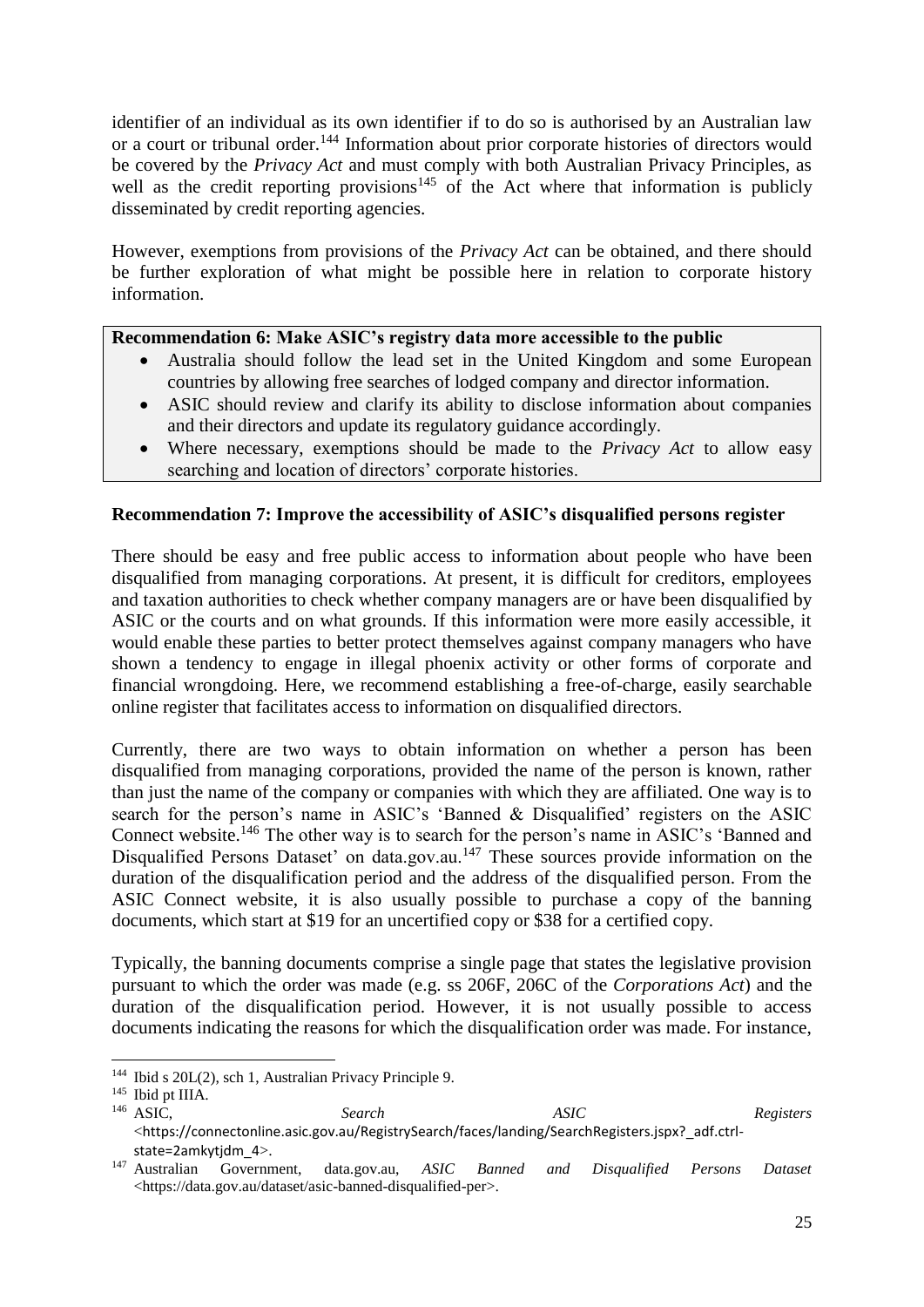it is not possible to ascertain whether a disqualification order pursuant to s 206F was made partly because of the director's involvement in suspected unlawful activity, or whether it was made only on the basis of involvement in failed companies. This information is sometimes available via ASIC's media releases, although our research indicates that only about 50% of orders made under s 206F are covered in media releases.<sup>148</sup>

If creditors, employees or taxation authorities are seeking to check the people managing a company and they only know the name of the company, rather than the names of the individual managers, the names of the managers can be ascertained by searching for the company name in ASIC's 'Organisation & Business Names Register'<sup>149</sup> and then purchasing a company extract for \$9 to identify the officeholders of the company. <sup>150</sup> As explained above, the name of each officeholder can then be searched in ASIC's 'Banned & Disqualified' registers or the 'Banned and Disqualified Persons Dataset' on data.gov.au.

<span id="page-25-0"></span>The above processes are time-consuming and expensive. While ASIC's publishing of the 'Banned and Disqualified Persons Dataset' on data.gov.au in 2016 was a step in the right direction, there is significant scope for improvement. The dataset, which is an Excel spreadsheet, is not easy to locate or user-friendly. The spreadsheet is not available on ASIC's website, which instead redirects readers to ASIC's datasets on data.gov.au.<sup>151</sup> Once the document has been located, there are a number of obstacles to interpreting its content, including: a lack of plain language headings; broadly categorised types of bans that are only briefly explained in an accompanying 'Help File';<sup>152</sup> the use of a blank end date to indicate permanent bans, rather than any express label to that effect; and thousands of duplicate entries as a result of bans being entered under different names and addresses (the introduction of a DIN would greatly assist in reducing this duplication of registry data).

Limited information, and that being available only at a cost, is at odds with ASIC's stated commitment to transparency and open data.<sup>153</sup> It is also inconsistent with the government's Public Data Policy, which provides that fees can only be charged for 'specialised data services'.<sup>154</sup> The government's *Information Sheet on Charging for Data Services* suggests that 'specialised data services' only include data provision services that require tailored processes or infrastructure in order to provide specific types of data.<sup>155</sup> This does not appear to be the case with regard to ASIC's management disqualification orders, which are already uploaded to ASIC's online registers and available to download as soon as the fees are paid.

To give effect to the government's *Public Data Policy Statement* and ASIC's commitment to transparency and open data, free-of-charge access to detailed information on persons

1

<sup>&</sup>lt;sup>148</sup> We found that 398 of the 801 management disqualification orders made between 1 January 2001 and 31 December 2015 were covered in ASIC's media releases.

<sup>&</sup>lt;sup>149</sup> ASIC, above n [146.](#page-24-0)<br><sup>150</sup> ASIC, Fe

<sup>150</sup> ASIC, *Fees and Examples of Paid Products*  $\lt$ https://connectonline.asic.gov.au/OPH/HelpLandingPages/TH\_PurchasingSearchItems/SCH\_TH\_FEES\_P [AID\\_PRODUCTS>](https://connectonline.asic.gov.au/OPH/HelpLandingPages/TH_PurchasingSearchItems/SCH_TH_FEES_PAID_PRODUCTS).

<sup>151</sup> See ASIC, *Data.gov.au* [<http://asic.gov.au/online-services/search-asics-registers/datagovau/>](http://asic.gov.au/online-services/search-asics-registers/datagovau/).

<sup>152</sup> See ASIC, *Banned and Disqualified Persons Dataset: Help File* (16 June 2016) [<https://data.gov.au/dataset/asic-banned-disqualified-per/resource/ff65011c-12fa-4d1a-817d-](https://data.gov.au/dataset/asic-banned-disqualified-per/resource/ff65011c-12fa-4d1a-817d-2601deaaacae)[2601deaaacae>](https://data.gov.au/dataset/asic-banned-disqualified-per/resource/ff65011c-12fa-4d1a-817d-2601deaaacae).

<sup>153</sup> ASIC, *Public Comment on ASIC's Regulatory Activities* [<http://asic.gov.au/about-asic/asic-investigations](http://asic.gov.au/about-asic/asic-investigations-and-enforcement/public-comment-on-asics-regulatory-activities/)[and-enforcement/public-comment-on-asics-regulatory-activities/>](http://asic.gov.au/about-asic/asic-investigations-and-enforcement/public-comment-on-asics-regulatory-activities/); ASIC, above n [151:](#page-25-0) '[w]e are committed to promoting open data and all the advantages that it brings.'

<sup>&</sup>lt;sup>154</sup> Australian Government, above n [123.](#page-21-1)

<sup>155</sup> See Department of Finance (Cth), *Information Sheet: Charging for Data Services* (24 December 2015).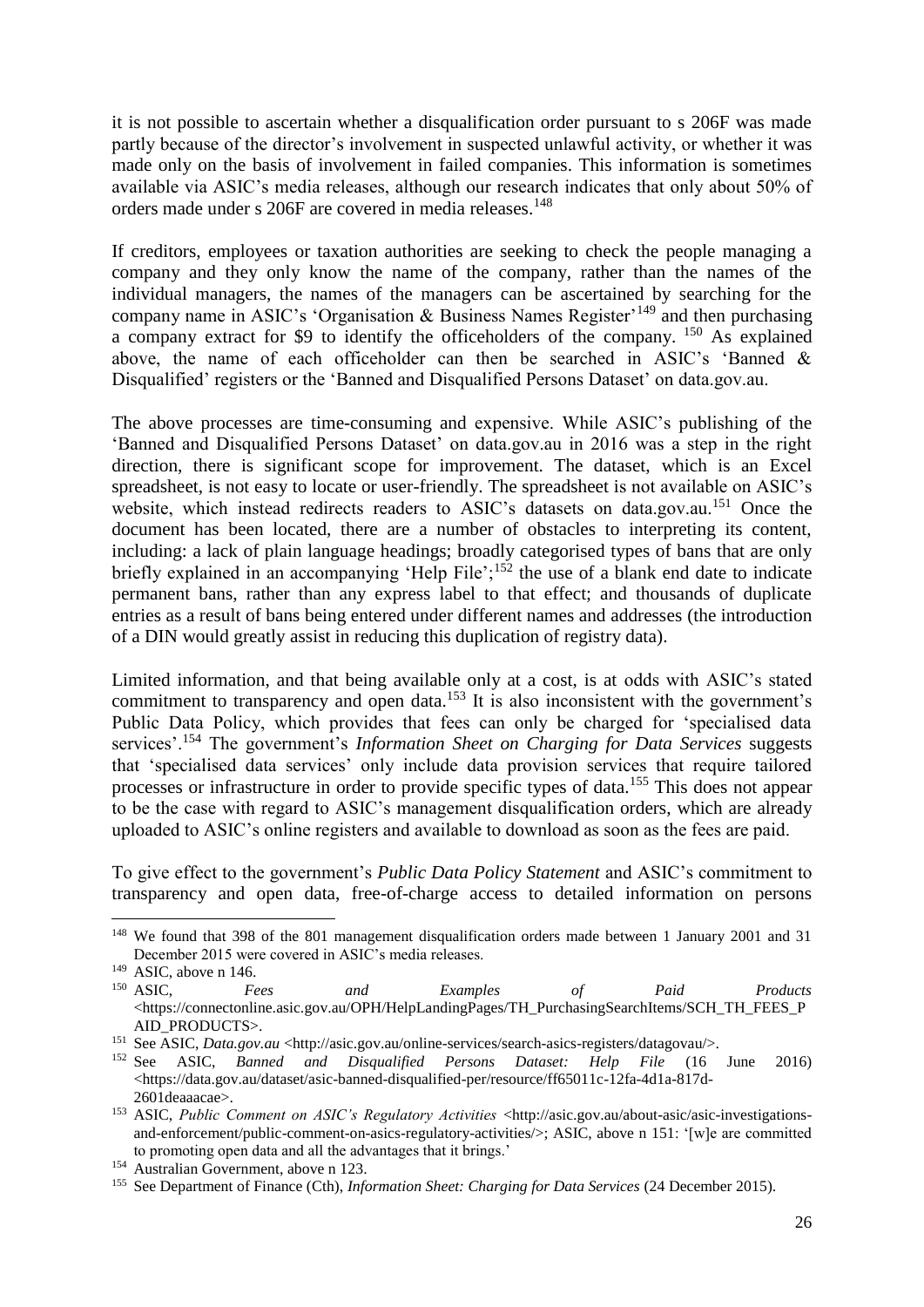disqualified from managing corporations ought to be made readily available to the public. This should be in the form of an online, free-of-charge register of disqualified directors that can be browsed and searched using key terms. It should contain hyperlinks to the orders and reasons for the orders where applicable, redacted for confidentiality reasons if necessary, similar to the register that already exists for enforceable undertakings<sup>156</sup> but with the addition of a search engine function. Importantly, the register ought to link the name of the disqualified individual and the name of corporate entities with which they are and were relevantly affiliated, to enable users to search the register either by individual name or company name. The linking of the individuals with the companies with which they are connected would be facilitated by the recommendations to establish a DIN and to collect more data on directors' corporate histories at the time of incorporation or appointment.

In terms of an existing model for an improved register of disqualified directors, much can be learned from the approach taken to disqualification in the UK, which is helpfully described in the UK Insolvency Service's information sheet, *Unfit Conduct: Our Disqualification and Restrictions Search Facilities.*<sup>157</sup> The UK has two registers, one maintained by the Insolvency Service<sup>158</sup> and one by Companies House,<sup>159</sup> which together provide the following information in regard to disqualifications: name; date of birth; address; company names; company numbers; start and end date; legislative section; and misconduct. The Insolvency Service register provides a more detailed account of the disqualification, including, importantly, a written summary of the conduct that resulted in the disqualification. This detailed summary of the disqualification is accessible for three months, after which it is necessary to refer to the Companies House register, which provides more basic information for the complete duration of the disqualification period. Both registers have relatively user-friendly interfaces and the Gov. UK website provides clear and helpful guidance on how to search the registers.<sup>160</sup> Our view is that it is preferable for detailed information relating to the disqualification order to remain on the register indefinitely (not only for three months or the duration of the ban) but the UK model is otherwise very informative.

In addition to people who have been disqualified from managing corporations by ASIC or the courts, the government should consider how people who are automatically disqualified from managing corporations under s 206B of the *Corporations Act* could be included in the proposed register. For this to be possible, ASIC would need to be aware of the identities of people who are disqualified under s 206B, which would require a high degree of cooperation and data sharing between ASIC and other law enforcement bodies. The reason for this is that s 206B is very broad in its application. It applies to any person who has been convicted of one or more of the following categories of offences within the prescribed time periods:

 If the conviction is on indictment, a domestic or foreign offence that: concerns the making, or participation in making, of decisions that affect the whole or a substantial

1

<sup>156</sup> ASIC, *Enforceable Undertakings Register* [<http://asic.gov.au/online-services/search-asics](http://asic.gov.au/online-services/search-asics-registers/additional-searches/enforceable-undertakings-register/)[registers/additional-searches/enforceable-undertakings-register/>](http://asic.gov.au/online-services/search-asics-registers/additional-searches/enforceable-undertakings-register/).

<sup>&</sup>lt;sup>157</sup> UK Insolvency Service, *Unfit Conduct: Our Disqualification and Restrictions Search Facilities* (December 2016).<br> $158$  UK

<sup>158</sup> UK Insolvency Service, *Director Disqualification Outcomes: Summary of Results*  [<https://www.insolvencydirect.bis.gov.uk/IESdatabase/viewdirectorsummary-new.asp>](https://www.insolvencydirect.bis.gov.uk/IESdatabase/viewdirectorsummary-new.asp).

<sup>&</sup>lt;sup>159</sup> UK Companies House, *Register of Disqualifications* [<https://beta.companieshouse.gov.uk/register-of](https://beta.companieshouse.gov.uk/register-of-disqualifications/A)[disqualifications/A>](https://beta.companieshouse.gov.uk/register-of-disqualifications/A).

<sup>&</sup>lt;sup>160</sup> UK Companies House, *Company Director Disqualification* [<https://www.gov.uk/company-director](https://www.gov.uk/company-director-disqualification)[disqualification>](https://www.gov.uk/company-director-disqualification); UK Companies House, *Search for Disqualified Company Directors* [<https://www.gov.uk/search-the-register-of-disqualified-company-directors>](https://www.gov.uk/search-the-register-of-disqualified-company-directors).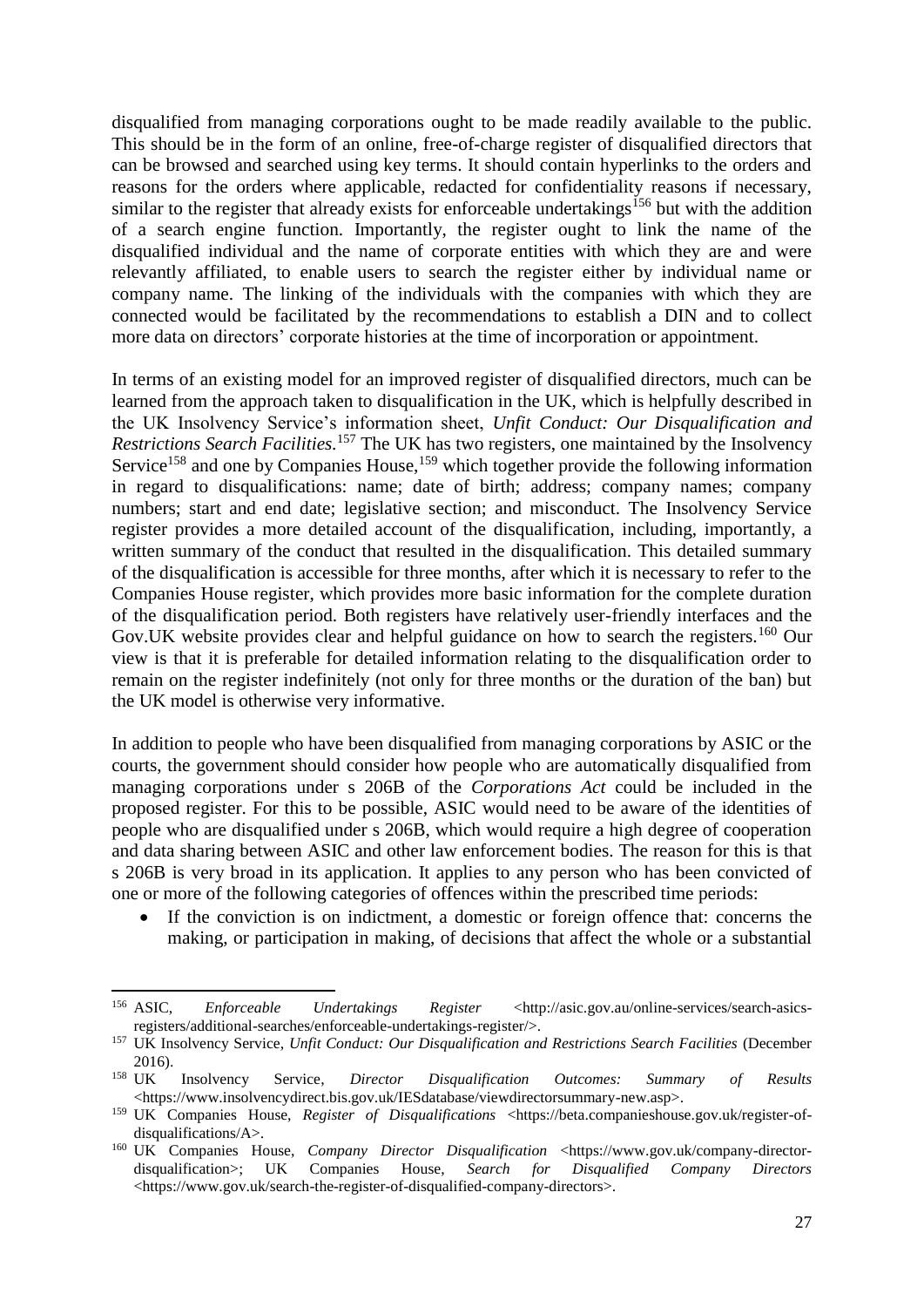part of the business of the corporation; or concerns an act that has the capacity to affect significantly the corporation's financial standing.<sup>161</sup>

- An offence that is a contravention of the *Corporations Act* and is punishable by imprisonment for a period greater than 12 months.<sup>162</sup>
- Any domestic or foreign offence that involves dishonesty and is punishable by imprisonment for at least three months.<sup>163</sup>
- Any foreign offence that is punishable by imprisonment for a period greater than 12 months.<sup>164</sup>

There may be many thousands of people in Australia who have been convicted of one of the above categories of offences in a range of different courts, both domestic and foreign. Somehow, ASIC would need to be able to access information about these convictions from the relevant law enforcement bodies. While this is a significant information sharing challenge, it is important that the government consider ways to monitor compliance with s 206B, as it is otherwise an unenforceable legislative provision and likely to be ineffective. Those who have engaged in criminal conduct falling into one of the above categories are arguably at a higher risk of engaging in illegal phoenix activity and other forms of corporate wrongdoing, so it is important that they do not manage corporations in breach of s 206B.

## **Recommendation 7: Improve the accessibility of ASIC's register of disqualified persons**

- ASIC should establish a register of directors who are disqualified that:
	- o is online and available via the ASIC website with a user-friendly interface;
	- o is entirely free-of-charge to view and download linked documents;
	- o can be both browsed and searched using key terms via a search engine function;
	- o contains hyperlinks to the disqualification orders *and* the reasons for the orders (in the case of non-automatic disqualification);
	- o provides the name and ACN of all companies of which the disqualified person is or has been an officer; and
	- o subject to feasibility considerations, includes people who are automatically disqualified from managing corporations under s 206B of the *Corporations Act*.

#### **Recommendation 8: Check ABN applicants against ASIC's disqualified persons register**

The ATO has the capacity to deny the granting of an ABN to individuals where they do not believe the individual is carrying on an enterprise, but currently, the ATO does not have the ability to deny an ABN to a registered company.<sup>165</sup> In other words, even if the ATO has grave suspicions about the individuals controlling a company, it must still grant that company an ABN. This is the case whether those individuals are running one or 100 companies, or whether they have a lengthy history of illegal phoenix activity. We recommend that the ATO be given the power to refuse to grant an ABN to companies which list a person disqualified from managing corporations as an associate.

<sup>161</sup> *Corporations Act* s 206B(1)(a).

 $162$  Ibid s 206B(1)(b)(i).

 $163$  Ibid s 206B(1)(b)(ii).

 $164$  Ibid s 206B(1)(c).

<sup>165</sup> See Australian Business Register, *ABN Entitlement* [<https://abr.gov.au/For-Business,-Super-funds---](https://abr.gov.au/For-Business,-Super-funds---Charities/Applying-for-an-ABN/ABN-entitlement/) [Charities/Applying-for-an-ABN/ABN-entitlement/>](https://abr.gov.au/For-Business,-Super-funds---Charities/Applying-for-an-ABN/ABN-entitlement/).